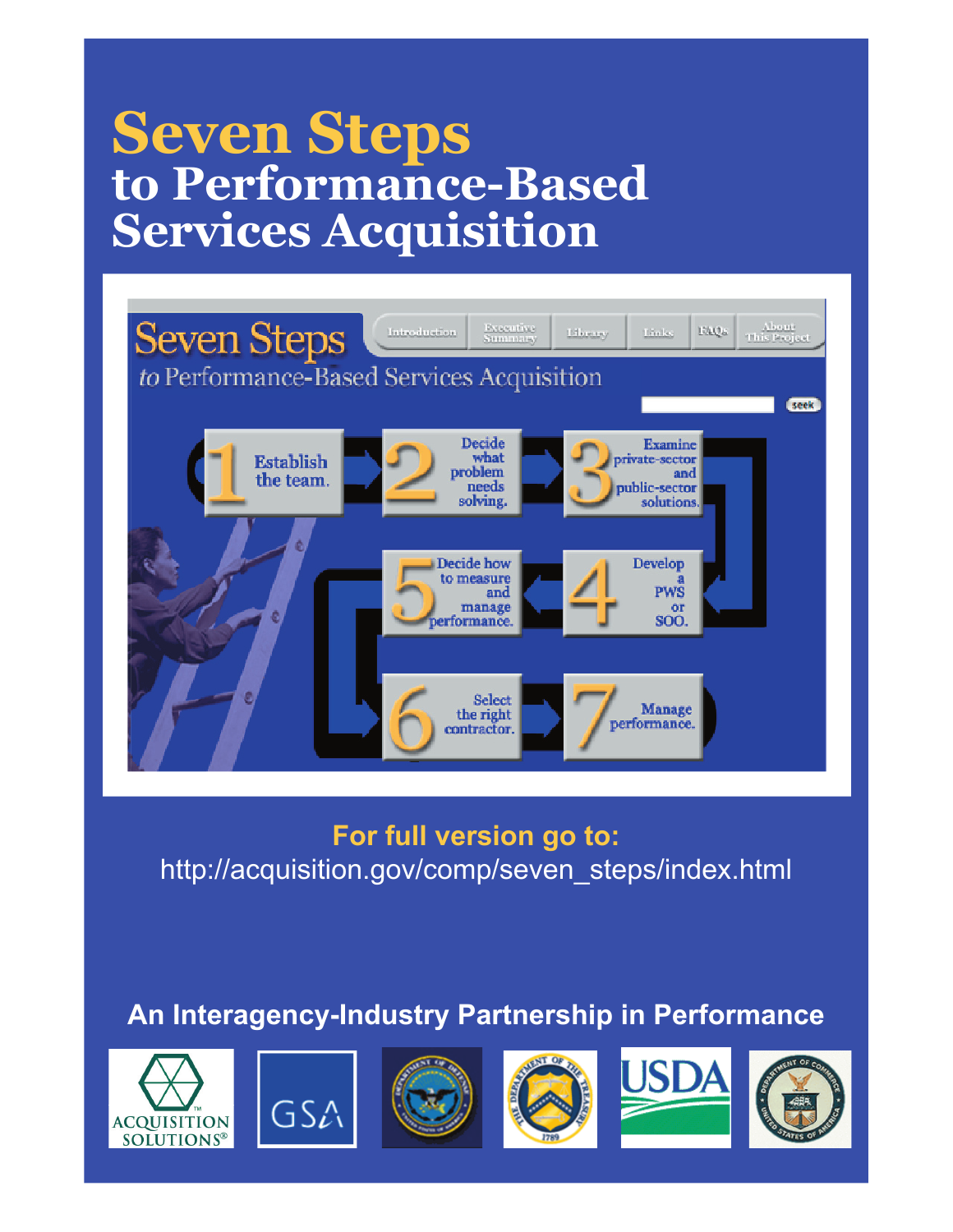# **Introduction**

#### **A Performance-Based Preference**

Over the last decade and a half, innovators in Congress and the executive branch have reformed the laws and policies that govern Federal acquisition. Among the most important of these reforms are the Government Performance and Results Act of 1993, the Federal Acquisition Streamlining Act of 1994 (FASA), and the Clinger-Cohen Act of 1996. All of these laws send an important message about performance in federal programs and acquisitions.

As is evident from the dates above, performance-based service acquisition is not new. Office of Federal Procurement Policy Pamphlet #4, "A Guide for Writing and Administering Performance Statements of Work for Service Contracts," (now rescinded) described "how to write performance into statements of work" and addressed job analysis, surveillance plans, and quality control in 1980. Eleven years later, OFPP Policy Letter 91-2, Service Contracting," (also now rescinded) established that:

*It is the policy of the Federal Government that (1) agencies use performance-based contracting methods to the maximum extent practicable when acquiring services, and (2) agencies carefully select acquisition and contract administration strategies, methods, and techniques that best accommodate the requirements.*

The intent is for agencies to describe their needs in terms of what is to be achieved, not how it is to be done. These policies have been incorporated in the Federal Acquisition Regulation Subpart 37.6 (Performance-Based Contracting). Law and regulation establish a preference for performance-based service acquisition. This Administration continues a long line of support for this acquisition approach. As cited in the Procurement Executives Council's Strategic Plan:

*...over the next five years, a majority of the service contracts offered throughout the federal government will be performance-based. In other words, rather than micromanaging the details of how contractors operate, the government must set the standards, set the results and give the contractor the freedom to achieve it in the best way.* 

—Presidential Candidate George W. Bush on June 9, 2000

#### **Benefits of Performance-Based Acquisition**

Performance-based service acquisition has many benefits. They include:

- Increased likelihood of meeting mission needs
- Focus on intended results, not process
- Better value and enhanced performance
- Less performance risk
- No detailed specification or process description needed
- Contractor flexibility in proposing solution
- Better competition: not just contractors, but solutions
- Contractor buy-in and shared interests
- Shared incentives permit innovation and cost effectiveness
- Less likelihood of a successful protest
- Surveillance: less frequent, more meaningful
- Results documented for Government Performance and Results Act reporting, as by-product of acquisition
- Variety of solutions from which to choose

#### **Moving toward Performance-Based Competency**

The federal acquisition workforce has not, to date, fully embraced performance-based acquisition. There are many reasons, such as workload demands, but more fundamentally, traditional "acquisition think" is entrenched in a workforce of dwindling numbers. The situation is complicated by lack of "push" from the program offices who have the mission needs and who fund the acquisitions... because there is where the true key to performance-based acquisition lies. It is not the procurement analyst, the contracting officer, or even the contracting office itself. Performance-based acquisition is a collective responsibility that involves representatives from budget, technical, contracting, logistics, legal, and program offices.

While there are leaders among us who understand the concept and its potential, it is difficult for an agency to assemble a team of people who together have the knowledge to drive such an acquisition through to successful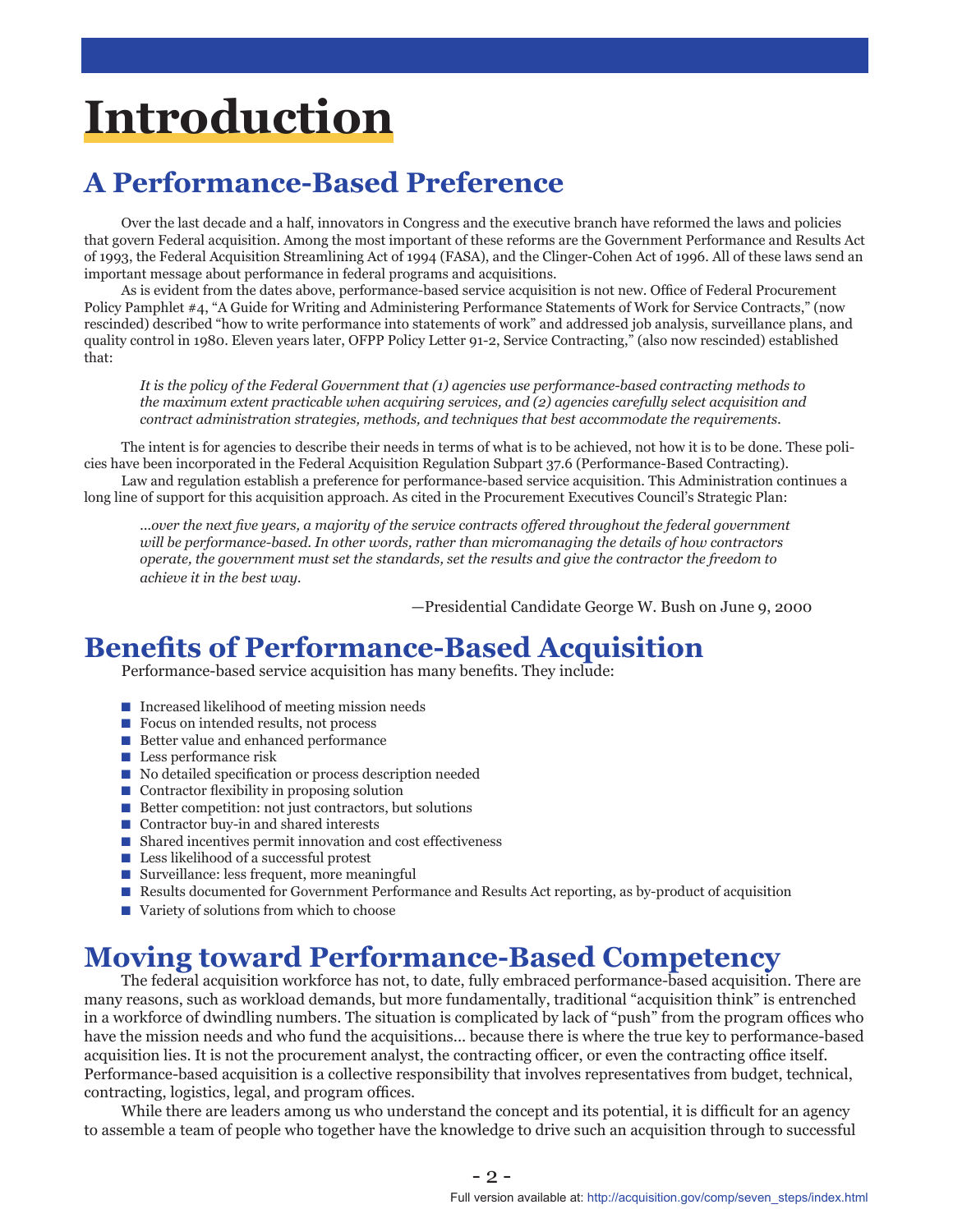contract performance. This is especially true today because many more types of people play a role in acquisition teams. These people add fresh perspective, insight, energy, and innovation to the process -- but they may lack some of the rich contractual background and experience that acquisition often requires.

Performance-based service acquisition can be daunting, with its discussion of work breakdown structures, quality assurance plans, and contractor surveillance. Guides on the subject can easily run to and over 50, 75, or even 100 pages. This makes learning something new appear more complicated than it really is. The foundation for a successful acquisition involves a clear answer to three questions: *what do I need, when do I need it, and how do I know it's good when I get it?*

This virtual guide breaks down performance-based service acquisition into seven easy steps, complete with "stories" (case studies). It is intended to make the subject of PBSC accessible for all and shift the paradigm from traditional "acquisition think" into one of collaborative performance-oriented teamwork with a focus on program performance and improvement, not simply contract compliance. Once the shift is made, the library and links sections interwoven in this guide will lead you into the rich web of federal performance-based guidance.

#### *Have a good journey!*

# **Executive Summary**

One of the most important challenges facing agencies today is the need for widespread adoption of performance-based acquisition to meet mission and program needs. By memorandum, this Administration has set a goal for civilian agencies to apply performance-based acquisition methods on 40 percent (as measured in dollars) of eligible service actions (including contracts, task orders, modifications, and options) over \$25,000 in Fiscal Year 2006. The Department of Defense has a goal of 50 percent.

Although policies supporting performance-based contracting have been in place for more than 25 years, progress has been slow. The single most important reason for this is that the acquisition community is not the sole owner of the problem, nor can the acquisition community implement performance-based contracting on its own. The changes made to FAR 37.6 in February 2006 put more of the onus on the program office community - they're the ones with the performance-based budgeting requirement in the President's Management Agenda.

Laws, policies, and regulations have dramatically changed the acquisition process into one that must operate with a mission-based and program-based focus. Because of this, many more types of people must play a role in acquisition teams today. In addition to technical and contracting staff, for example, there is "value added" by including those from program and financial offices. These people add fresh perspective, insight, energy, and innovation to the process -- but they may lack some of the rich contractual background and experience that acquisition often requires.

This guide, geared to the greater acquisition community (especially program offices), breaks down performance-based service acquisition into seven simple steps.

- **1.** Establish an integrated solutions team
- **2.** Describe the problem that needs solving
- **3.** Examine private-sector and public-sector solutions
- **4.** Develop a performance work statement (PWS) or statement of objectives (SOO)
- **5.** Decide how to measure and manage performance
- **6.** Select the right contractor
- **7.** Manage performance

The intent is to make the subject of performance-based acquisition accessible and logical for all and shift the paradigm from traditional "acquisition think" into one of collaborative, performance-oriented teamwork with a focus on program performance, improvement, and innovation, not simply contract compliance. Performance-based acquisition offers the potential to dramatically transform the nature of service delivery, and permit the federal government to tap the enormous creative energy and innovative nature of private industry.

*Let the acquisitions begin!*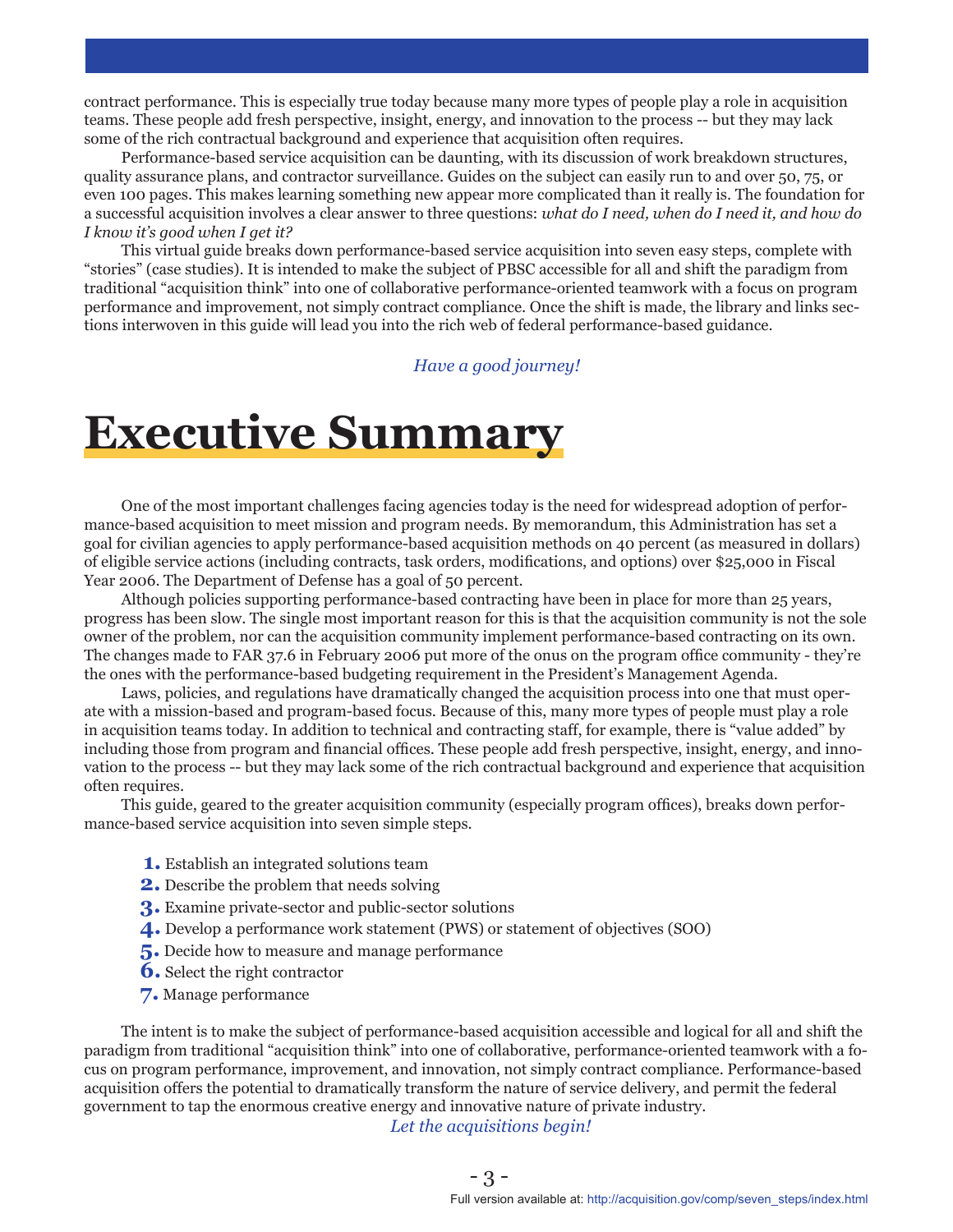**1**

# **Establish an integrated solutions team.**

**T**he trend today, given the statutory, policy, and regulatory mandates discussed in the introduction, is that acquisitions are conducted by teams of people, working cooperatively toward a common goal. This is the model used by leading or breakthrough organizations, which have come to recognize the limitations of clearly defined roles, responsibilities, and organizational boundaries... and have adopted the use of acquisition teams that integrate all stakeholders' efforts toward one goal: mission accomplishment.

These principles are also reflected in the Federal Acquisition Regulation (FAR), which (1) recognizes that teams begin with the customer and end with the contractor and (2) outlines procurement policies and procedures that are used by members of the acquisition team. Note also that the FAR specifically provides that contracting officers "should take the lead in encouraging business process innovations and ensuring that business decisions are sound."

In this guide, we call such acquisition teams "integrated solutions teams" in acknowledgement of the fundamental purpose of performance-based acquisition: to find solutions to agency mission and program needs.

#### **Tasks, Features, & Best Practices: Learn More**

- Ensure senior management involvement and support.
- Tap multi-disciplinary expertise.
- Define roles and responsibilities.
- Develop rules of conduct.
- Empower team members.
- Identify stakeholders and nurture consensus.
- Develop and maintain the knowledge base over the project life.
- "Incent" the team: Establish link between program mission and team members' performance.

See website for Additional Information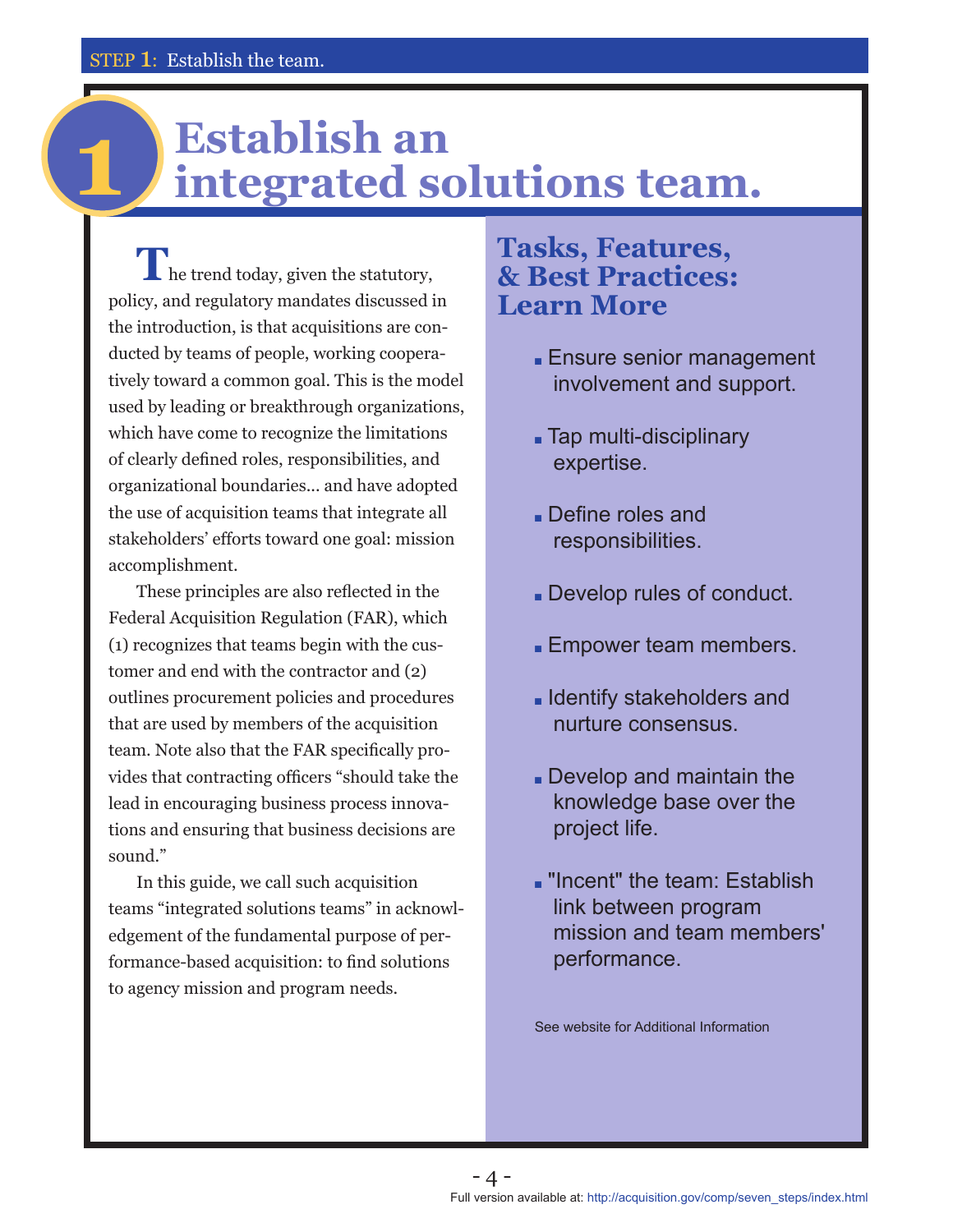# **Ensure senior management involvement and support.**

 Most best-practice studies agree: senior management involvement and support is a predictor of success. For example, the CIO Council document, "Implementing Best Practices: Strategies at Work," cited "strong leadership at the top" as a "success factor" in the selection, evaluation and control processes associated with acquisition investment review. By its very nature, an integrated solutions team has members whose affiliations cut across organizational boundaries. "Turf" can become an issue unless there is strong, effective senior management support and a shared vision. Program decision makers should be on the team and, in fact, are now required by the FAR to "describe the need to be filled using performance-based acquisition methods." Creating "buy in" from leadership and establishing the realms of authority are essential to performance-based project success.

# **Tap multi-disciplinary expertise.**

Because of the mission-based and program-based focus of acquisition that has resulted from acquisition reform and from mandates for performance-based acquisition, many more types of people play a role in acquisition teams today. In addition to contracting staff, for example, are those from the program, financial, user, and even legal offices. All of these skills and more can be required to create a true performance-based approach to an agency's needs.

It is important to recognize that integrated solution teams are not a "training ground." They're a field of operation for not just 4 or 6 or 8 people, but 4 or 6 or 8 people who are among the best in their fields and have a grounding in, or have been trained in acquisition. Team composition is a critical success factor in performance-based acquisition.

# **Define roles and responsibilities.**

It is important that the members of the team understand what their roles and responsibilities are. Regardless of its representation, the team is responsible for ensuring that the acquisition:

- Satisfies legal and regulatory requirements.
- Has performance and investment objectives consistent with the agency's strategic goals.
- Successfully meets the agency's needs and intended results.
- Remains on schedule and within budget.

Successful teams typically have a number of features: shared leadership roles, individual as well as mutual accountability, collective work-products, performance measures related to the collective workproduct, and other ingredients.

In a team environment, the roles and responsibilities of the members blur and merge, often with striking results.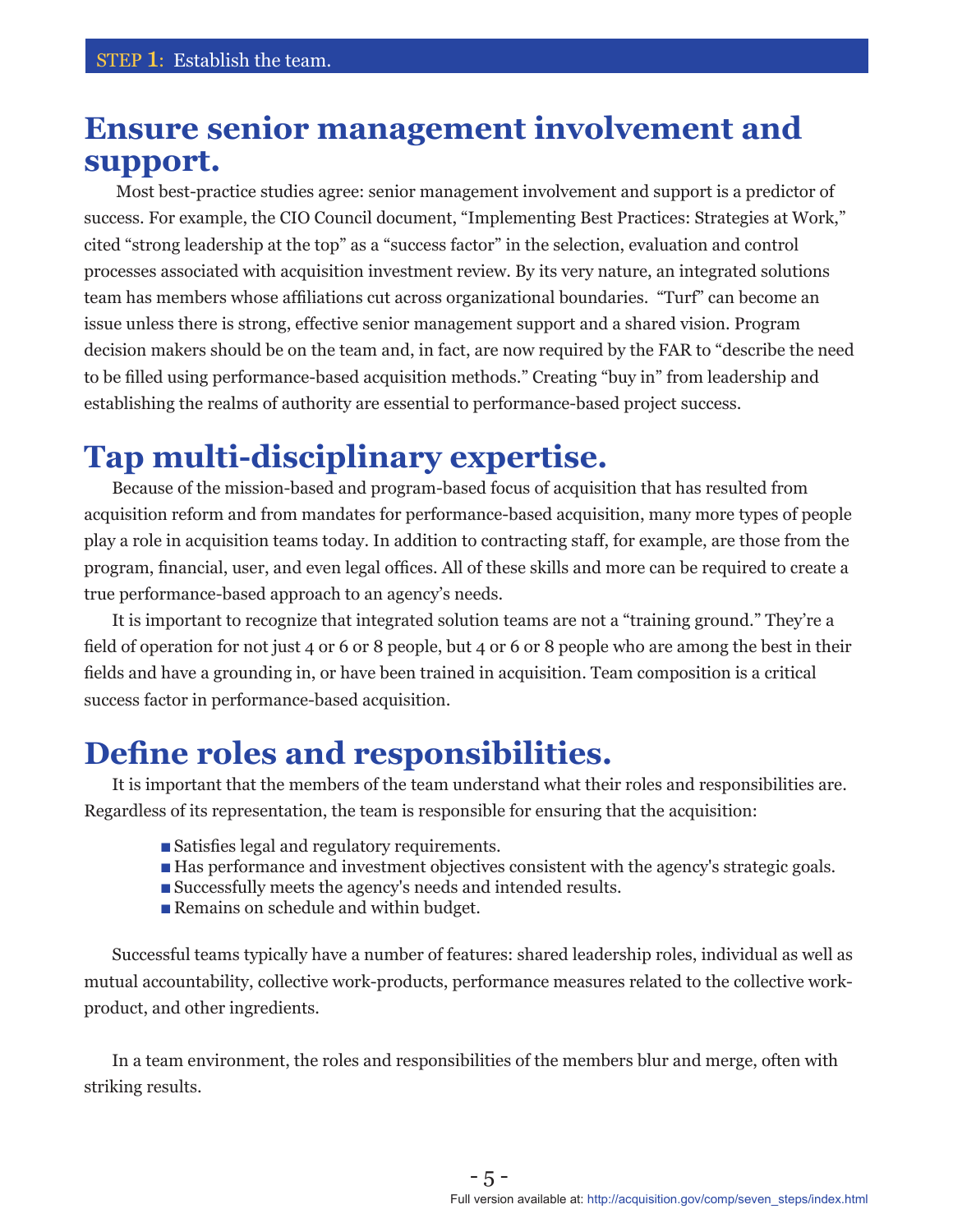### **Develop rules of conduct.**

 Seasoned facilitators and team leaders know this: It is important to develop rules of conduct for groups of people. Setting the rules... and then insisting on their use... is a key to effective team operation. Given a clear purpose and defined approach for working together, teams are much more likely to move quickly through the early phases of team performance and achieve the desired result.

Those phases of teamwork were identified by B.W. Tuckman in the "Tuckman model":

**forming**, or coming together **storming**, or conflict **norming**, or working out the rules **performing**, or getting the job done **adjourning,** or ending the job (closure)

While the length of time different groups take to pass through each of these developmental stages varies, high team performance is usually not achieved until the group has passed through the first three stages.

#### **Empower team members.**

The "Statement of Guiding Principles for the Federal Acquisition System," says it most simply: "Participants in the acquisition process should work together as a team and should be empowered to make decisions within their area of responsibility." (FAR 1.102(a)) Clearly defined levels of empowerment are critical to success.

The Department of Commerce, in its CONOPS (Concept of Operations) acquisition program, has examined the concept of what "empowerment" means in detail. The Department believes that empowerment is tied to responsibility, authority, and autonomy. In the agency's project planning tool are the life-cycle tasks of an acquisition and an identification of where responsibility for the performance of that task typically resides.

# **Identify stakeholders and nurture consensus.**

 Stakeholders may include customers, the public, oversight organizations, and members and staff of Congress. It is important for the team to know who the stakeholders are and the nature of their interests, objectives, and possible objections. At a minimum, stakeholders should be consulted and, at times, may participate on the team.

In developing the acquisition, the key tools the team should use are consensus and compromise, without losing sight of the three key questions:

> *1. What do I need? 2. When do I need it? 3. How do I know it's good when I get it?*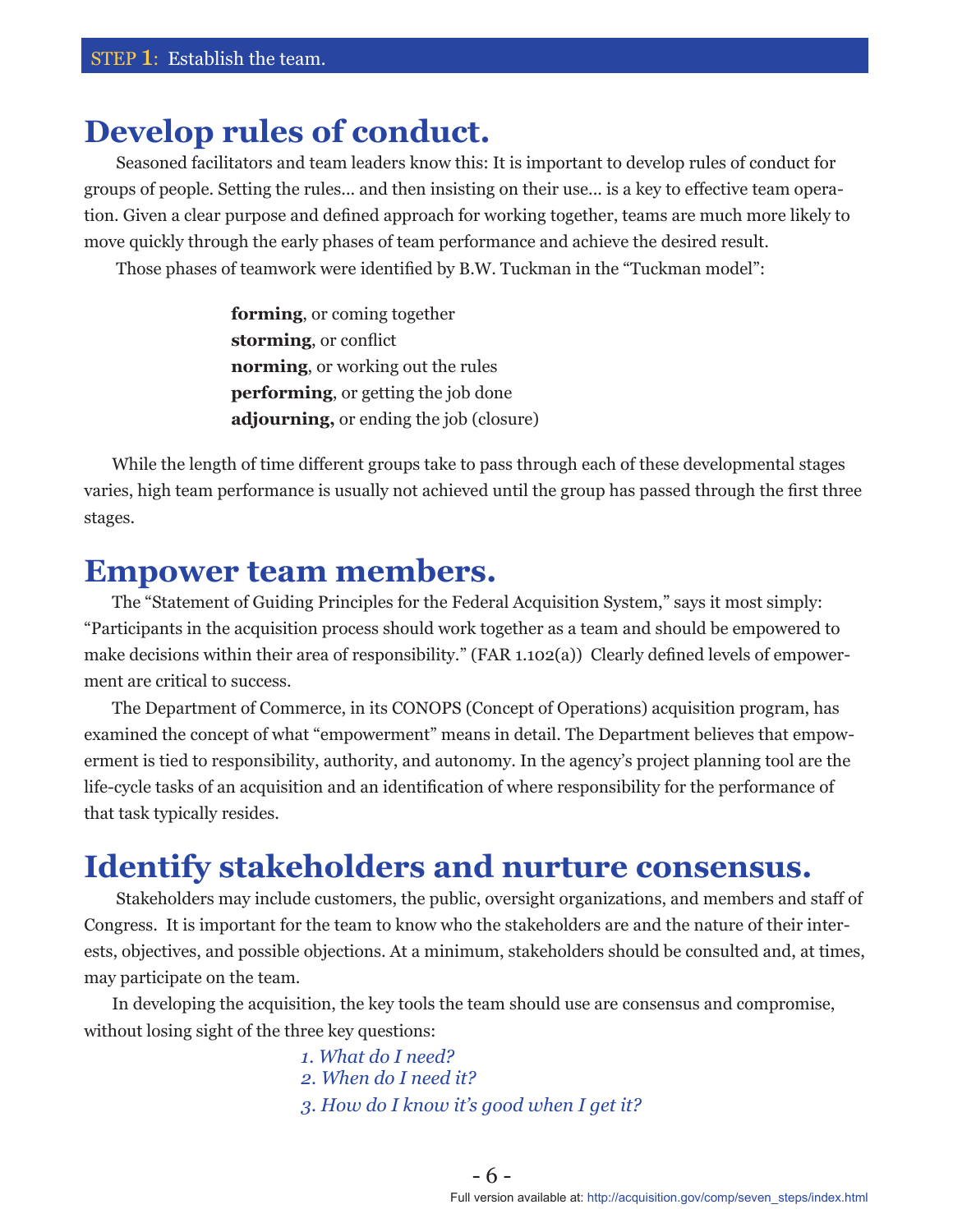# **Develop and maintain the knowledge base over the project life.**

#### *"How do you predict the future... you create it."* (Peter Drucker)

 An emerging concern in the acquisition community is "knowledge management." There are many definitions, but the simplest may well be "the right knowledge in the right place at the right time and in the right context." Knowledge management is a people issue, not a technology issue.

Consider the need to manage the project's knowledge base in this light: Acquisitions often take months, and the contracts that are awarded are often performed over years. People join the team and people leave, taking their knowledge with them.

Further, those people that began the project and those that oversee the project are often different. All too often, when a contract is awarded, the acquisition team "pats itself on the back" and walks away. The project is passed into the care of a contract administrator who doesn't know the history of the project, why decisions were made, and why the contract is structured or worded the way it is. Modification may begin right away. And we wonder why contract performance is sometimes a problem?

The approach needs to shift from a focus on contracting to a focus on both acquisition and project management. Where possible, the same key members of the team (program manager, project manager, and contracting officer) should be part of the integrated solutions team from the initial discussions of mission-based need, through contract performance, and indeed to contract closeout. With this continuity, and a focus on maintaining the project's knowledge base, the likelihood of success is exponentially greater.

## **"Incent" the team: Link program mission and team members' performance.**

If continuity is important, what can be done to keep a team together? Added to empowerment and a shared vision, incentives are key. The most fundamental incentives are those that link program mission and team members' performance, and then tie performance to pay. If the acquisition has performance objectives, and the contractor has performance objectives, then the Government team should also have performance objectives. Like contractor incentives, the team's objectives should carry a value in terms of pay, recognition, and awards.

Keep in mind that these performance objectives should be program-based, not acquisition-based. Who cares if the contract is awarded in two months if it takes two years to get deliverables in the hands of the users? Make sure the incentives are tied to the "right" results.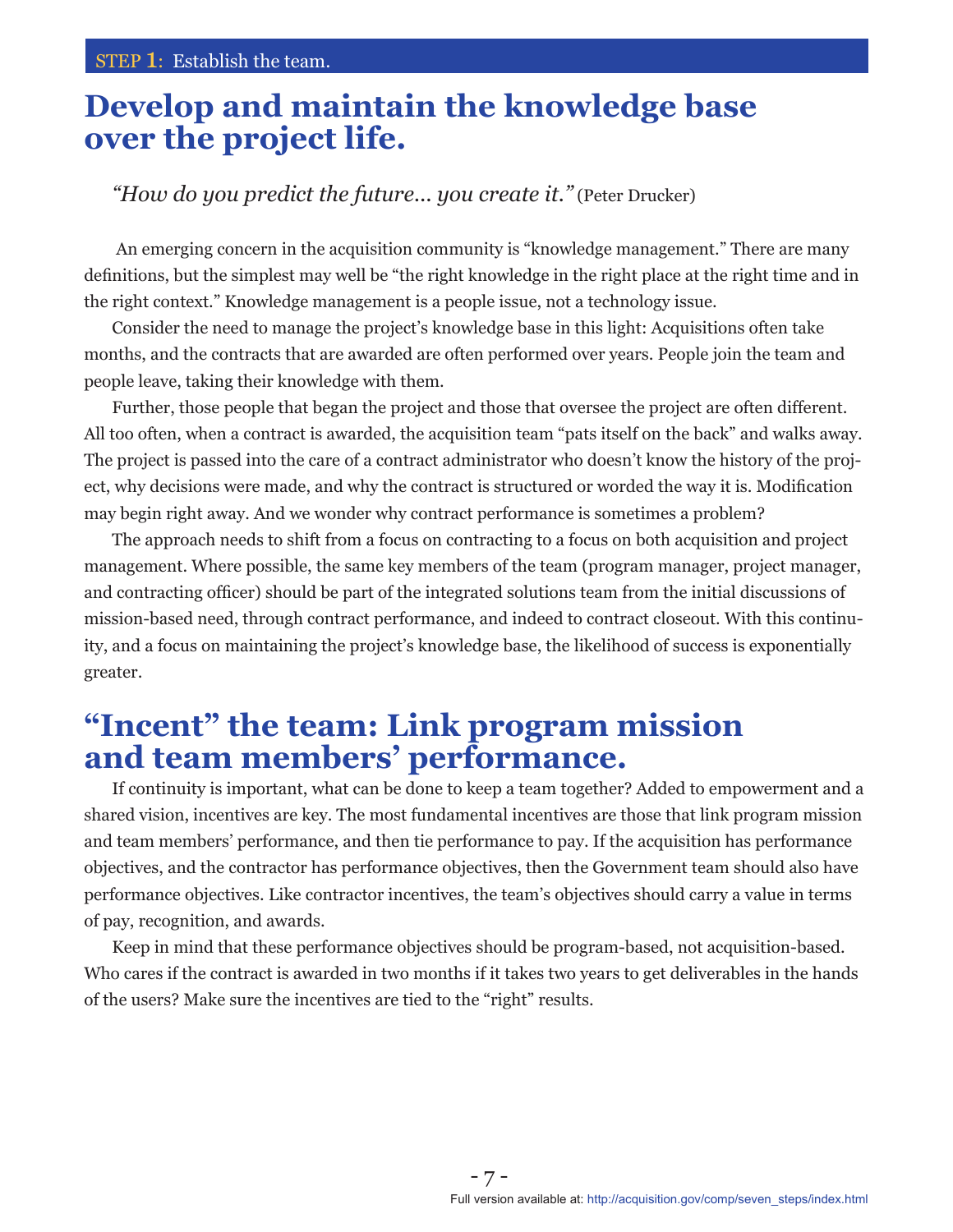**2**

# **Describe the Problem that Needs Solving**

**B**ecause a clearer, performance-based picture of the acquisition should be the team's first consideration, it is not yet time to retrieve the requirement's former solicitation, search for templates, think about contract type or incentives, or decide on the contractor or the solution.

Planning for an acquisition should begin with business planning that focuses on the desired improvement. The first consideration is, what is the problem the agency needs to solve? What results are needed? Will it meet the organizational and mission objectives?

Changes made to the Federal Acquisition Regulation in 2006 emphasize that acquisition planning must encompass performancebased considerations. FAR 7.105 (Contents of written acquisition plans) specifically provides that "Acquisition plans for service contracts or orders must describe the strategies for implementing performance-based acquisition methods or must provide rationale for not using those methods." Moreover, the responsibility for performance-based strategies is tied back to program officials: "Agency program officials are responsible for accurately describing the need to be filled, or problem to be resolved, through service contracting in a manner that ensures full understanding and responsive performance by contractors and, in so doing, should obtain assistance from contracting officials, as needed. To the maximum extent practicable,

#### **Tasks, Features, & Best Practices: Learn More**

- Link acquisition to mission and performance objectives.
- Define (at a high level) desired results.
- Decide what constitutes success.
- Determine the current level of performance...

See website for Additional Information

the program officials shall describe the need to be filled using performance-based acquisition methods." [FAR 37.102(e)]

The Government Performance and Results Act of 1993 requires that agencies establish and "manage to" mission-related performance goals and objectives. It stands to reason that any significant, mission-critical acquisition should relate in some way to the Results Act objectives. Although many acquisitions do not make this link, performancebased acquisitions must make this connection to the agency's strategic plan and to employees' performance plans.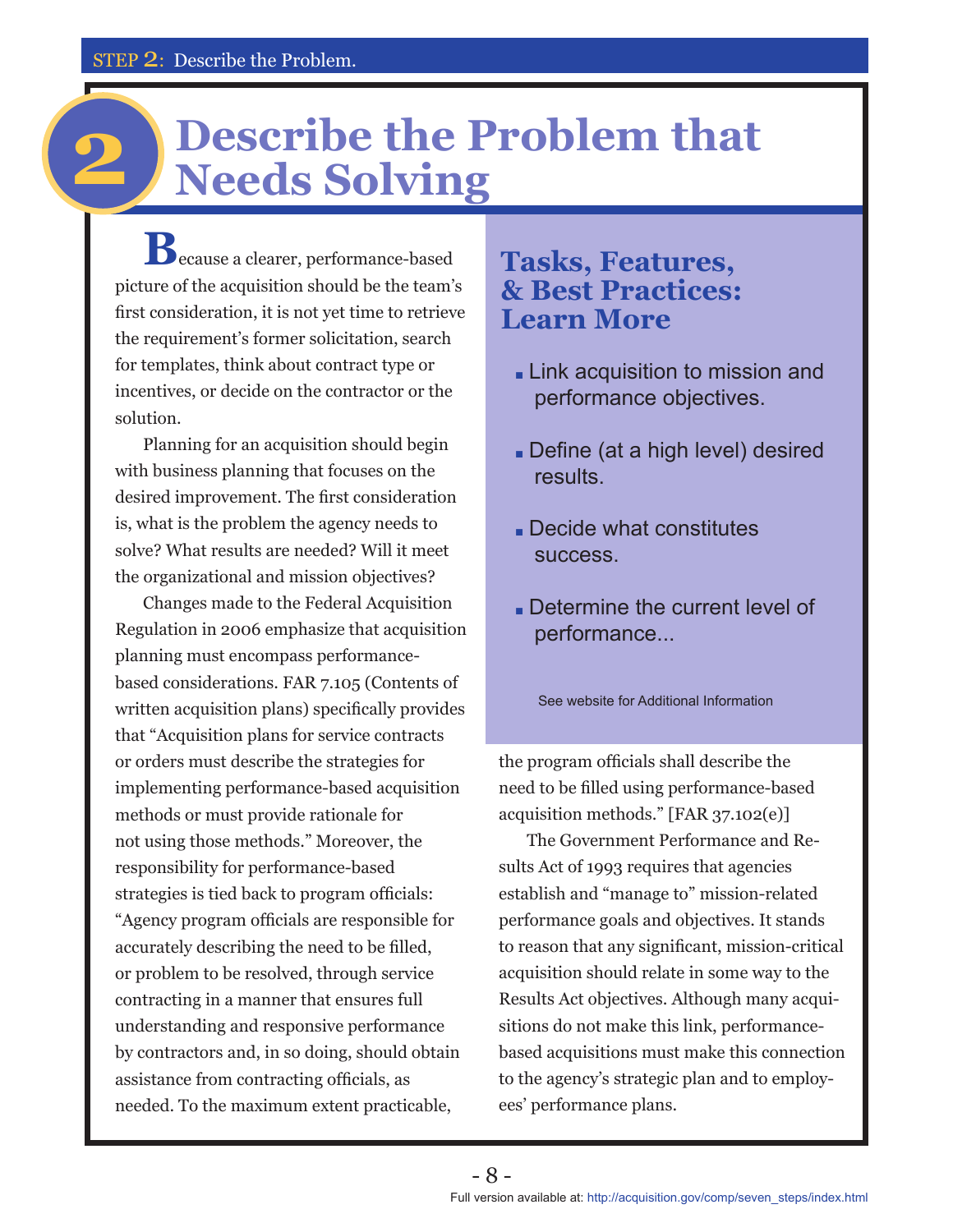### **Link acquisition to mission and performance objectives.**

The most important foundation for an acquisition is the intended effect of the contract in supporting and improving an agency's mission and performance goals and objectives (reported to OMB and Congress under the Results Act's strategic and annual performance planning processes). Describing an acquisition in terms of how it supports these mission-based performance goals allows an agency to establish clearly the relationship of the acquisition to its business, and it sets the stage for crafting an acquisition in which the performance goals of the contractor and the government are in sync.

This mission-based foundation normally must be established by or in cooperation with people who work in the program area that the resources will support when they are acquired. (This is why assembling the team is the first step in a performance-based acquisition.) Again, note that the focus is not what resources are required; the focus is what outcome is required.

With this foundation, when the planning process is complete, an agency should be able to demonstrate clearly how an individual acquisition's performance objectives will assist in achieving the agency's mission and goals.

In addition to the Government Performance and Results Act, the President's Management Agenda has added the requirement for performance-based budgeting. (See www.whitehouse.gov/omb/budget/ fy2002/mgmt.pdf, Government-wide Initiative No. 5 .) This links funding to performance, and ensures that programs making progress towards achieving their goals will continue to receive funding. Conversely, programs unable to show adequate progress may lose option-year funding.

# **Define (at a high level) desired results.**

Once the acquisition is linked to the agency's mission needs, the thoughts of the team should turn to what, specifically, are the desired results (outcomes) of contract performance? Is it a lower level of defaults on federal loans? Is it a reduction in benefit processing time? Is it broader dissemination of federal information? Is it a reduction in the average time it takes to get relief checks to victims? What is the ultimate intended result of the contract and how does it relate to the agency's strategic plan?

Note that these are questions that a former solicitation... or someone else's solicitation... cannot answer. This is one of the tough tasks that the integrated solutions team must face.

These answers can normally be found, not with an exhaustive analysis, but through facilitated work sessions with program staff, customers, and stakeholders. By taking the process away from a review of paper or an examination of the status quo, greater innovation and insight is possible. Once aired, those thoughts need to be captured in the performance work statement (PWS) or statement of objectives (SOO).

Note also that, to do this well, the team will need to plan to seek information from the private sector during market research (step three). Industry benchmarks and best practices from the "best in the business" may help sharpen the team's focus on what the performance objectives should be.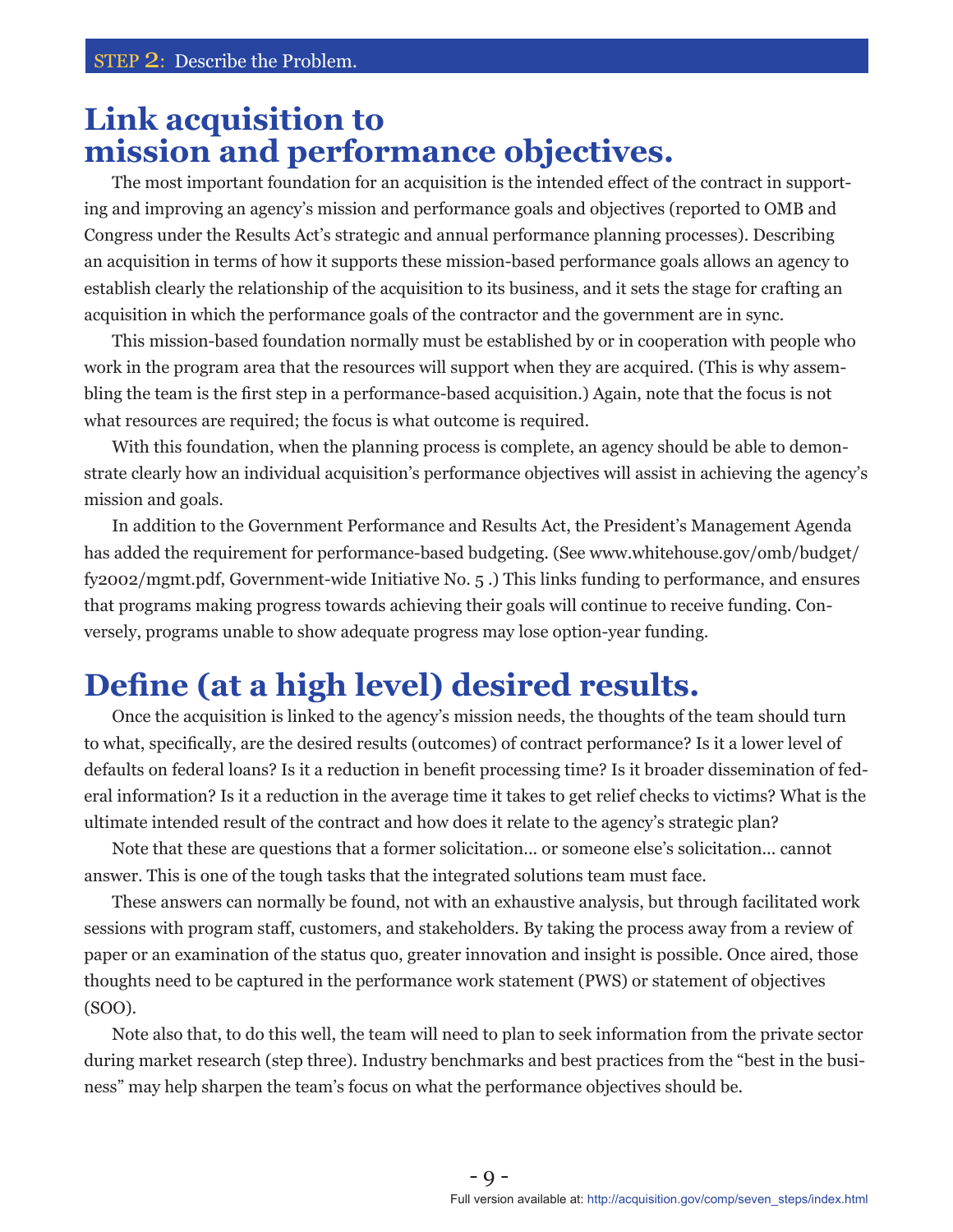#### **Decide what constitutes success.**

Just as important as a clear vision of desired results is a clear vision of what will constitute success for the project. These are two distinct questions: Where do I want to go, and how will I know when I get there?

In the Joint Direct Attack Munitions (JDAM) research and development acquisition, for example, affordability (in terms of average unit production price) was a key element, along with "how well the product met the live-or-die criteria." Affordability was communicated in no uncertain terms from toplevel management to the acquisition team, and from the acquisition team to the competing contractors. As the project manager recalled--*I had a strong sense of empowerment... from the Air Force Chief of Staff who said basically, "Do what you have to do to get the products under \$40,000"...*

With that clear a mandate and the benefits of head-to-head contractor competition, the final, winning proposal included an average unit production price between \$14,000 and \$15,000... far lower than the original cost target of \$40,000 and the original cost estimate of \$68,000 per unit.

So it is important to establish a clear target for success, which will then serve to focus the efforts of the integrated solutions team in crafting the acquisition, the contractors in competing for award, and the government-industry team throughout contract performance.

### **Determine the current level of performance.**

The main reason to determine the current level of performance is to establish the baseline against which future performance can be measured. If you don't know where you started, you can't tell how far you've come.

In order to think about taking measurements of current performance, think about what happens when you rent a car. The company will give you a piece of paper with an outline of a car on it. You're asked to go outside, and mark on the diagram every nick and scratch you see, so that when you return the car, the baseline is clear. This is precisely what we need to do with our current contracts or operations.

Keep in mind that the government doesn't necessarily have to do the baseline measurement. Another approach is to require a set of metrics as a deliverable under a current contract. Even if there were no existing provision, this could easily be done via contract modification. New solicitations can be written with provision for delivery of baseline and/or current performance levels, either annually, at the end of the contract, or both. The integrated solutions team must determine the adequacy of the baseline data for the new contract, to ensure they achieve the best results.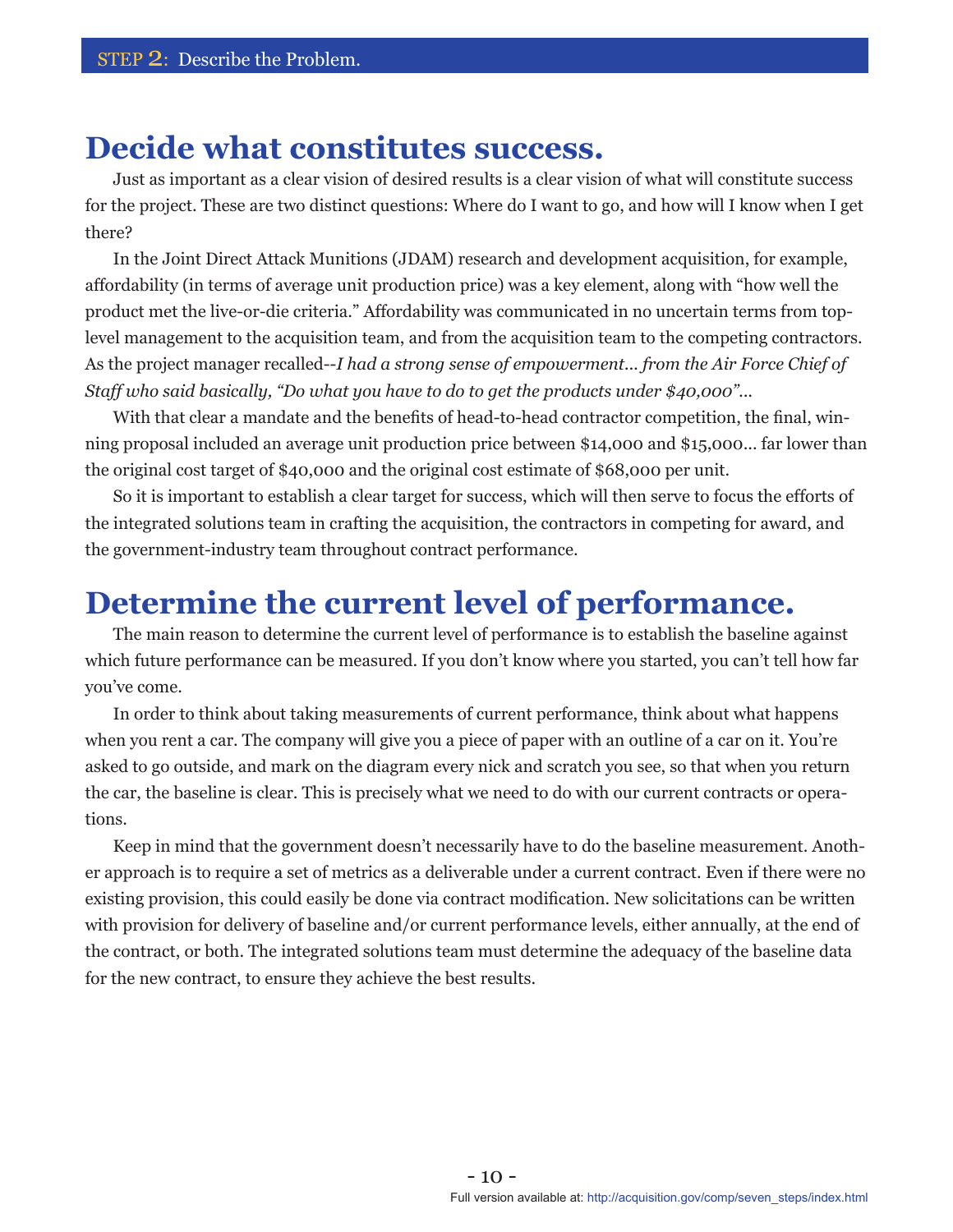# **Examine Private-sector & Public-sector Solutions.**

**O**nce the acquisition's intended results have been identified, the integrated solutions team should begin to examine both privatesector and public-sector solutions. This is called "market research," and it is a vital means of arming the team with the expertise needed to conduct an effective performancebased acquisition.

**3**

Market research is the continuous process of collecting information to maximize reliance on the commercial marketplace and to benefit from its capabilities, technologies, and competitive forces in meeting an agency need. Market research is essential to the government's ability to buy best-value products and services that solve mission-critical problems. Acquisition reform has opened the door to effective new approaches to market research that should be undertaken by the integrated solutions team long before attempting to write a performance work statement.

#### **Tasks, Features, & Best Practices: Learn More**

- Take a team approach to market research.
- Spend time learning from public-sector counterparts.
- Talk to private-sector companies before structuring the acquisition.
- Consider one-on-one meetings with industry.
- Look for existing contracts.
- Document market research.

**See website for Additional Information**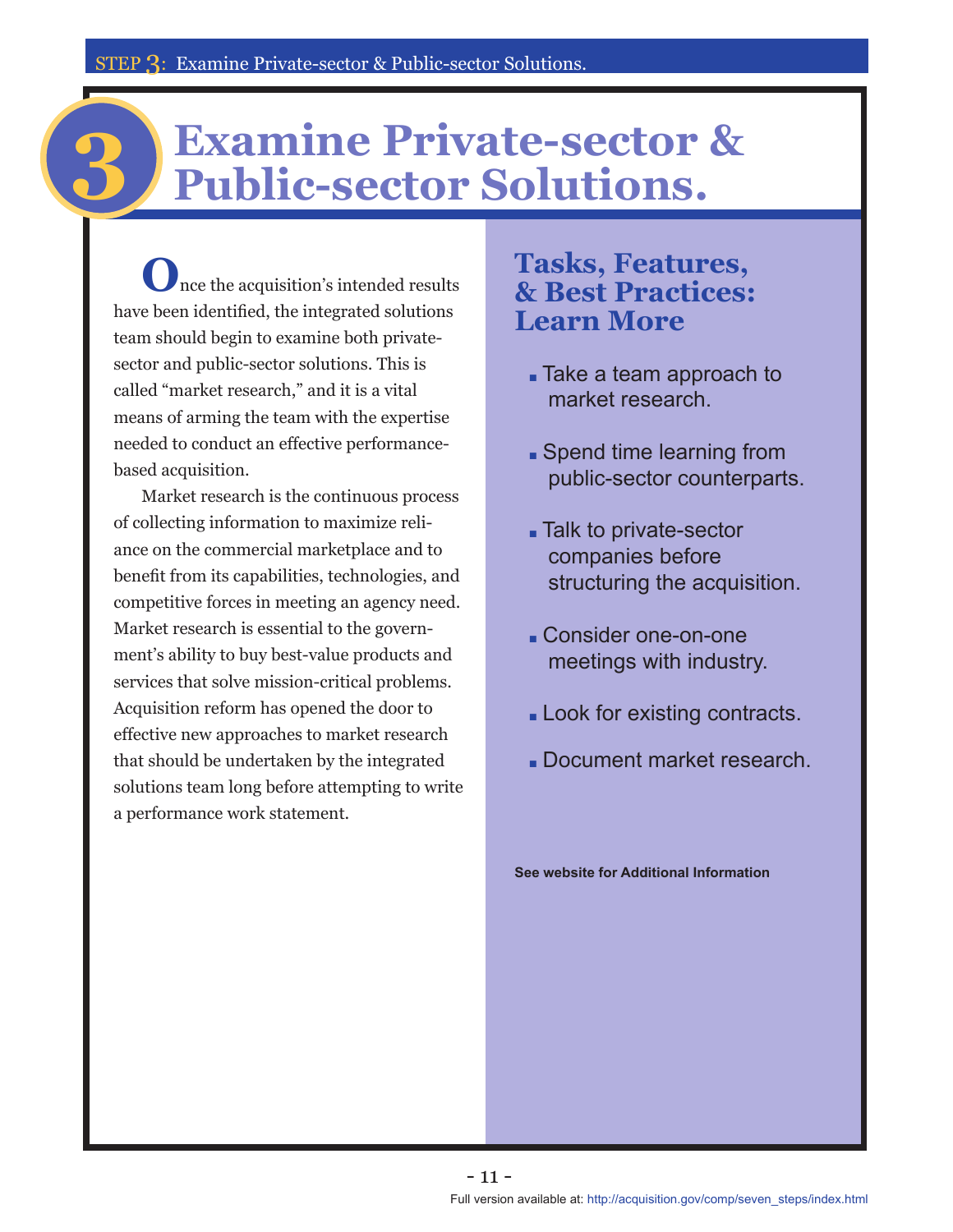### **Take a team approach to market research.**

In the past, it was not unusual for technical staff to conduct market research about marketplace offerings, while contracting staff conducted market research more focused on industry practices and pricing. A better approach is for the entire integrated solutions team to be a part of the market research effort. This enables the members of the team to share an understanding and knowledge of the marketplace -- an important factor in the development of the acquisition strategy -- and a common understanding of what features, schedules, terms and conditions are key.

### **Spend time learning from public-sector counterparts.**

While many are familiar with examining private-sector sources and solutions as part of market research, looking to the public-sector is not as common a practice. Yet it makes a great deal of sense on several levels.

First, there is an increased interest in cross-agency cooperation and collaboration. If the need is for help desk support, for example, many federal agencies have "solved" that problem and could potentially provide services through an interagency agreement or through an existing multiple-award contract vehicle. Alternatively, it could be that to provide seamless services to the public, two or more agencies need to team together to acquire a solution.

 Second, agencies with similar needs may be able to provide lessons learned and best practices. For example, the Department of Commerce COMMITS office has frequently briefed other agencies on the process of establishing a Government-wide Agency Contract (GWAC). (See www.contractdirectory.gov ) Another agency that we are aware of is now conducting public-sector market research about seat management implementation in the federal government. So it is important for the integrated solutions team to talk to their counterparts in other agencies. Taking the time to do so may help avert problems that could otherwise arise in the acquisition.

#### **Talk to private-sector companies before structuring the acquisition.**

With regard to the more traditional private-sector market research, it is important to be knowledgeable about commercial offerings, capabilities, and practices before structuring the acquisition in any detail. This is one of the more significant changes brought about by acquisition reform.

Some of the traditional ways to do this include issuing "sources sought" type notices at FedBizOps. gov, conducting "Industry Days," issuing Requests for Information, and holding pre-solicitation conferences. But it is also okay to simply pick up the phone and call private-sector company representatives.

Contact with vendors and suppliers for purposes of market research is now encouraged. In fact, FAR 15.201(a) specifically promotes the exchange of information "among all interested parties, from the earliest identification of a requirement through receipt of proposals." The limitations that apply (once a procurement is underway) are that prospective contractors be treated fairly and impartially and

> - 12 - Full version available at: http://acquisition.gov/comp/seven\_steps/index.html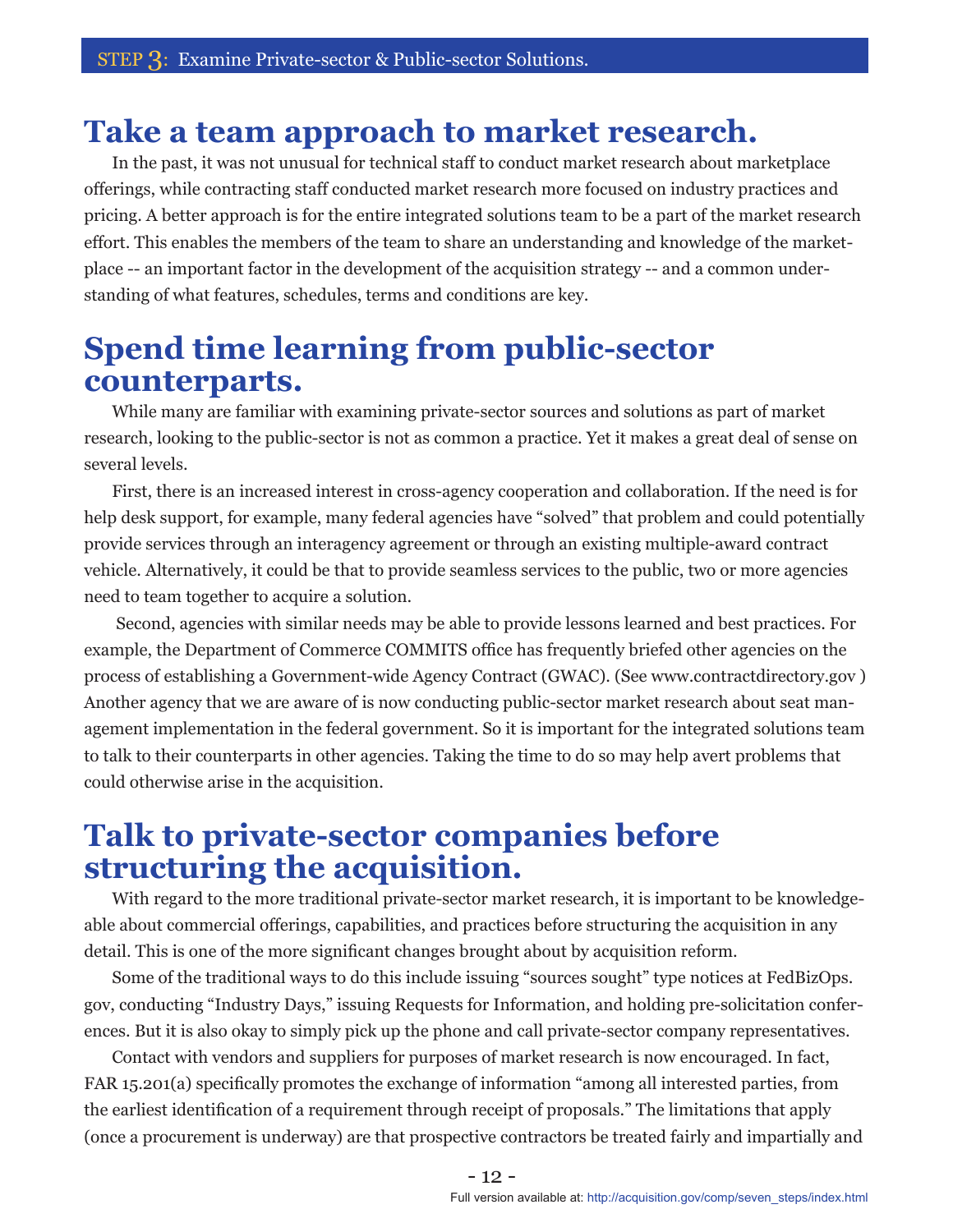that standards of procurement integrity (FAR 3.104) be maintained. But the real key is to begin market research before a procurement is underway.

# **Consider one-on-one meetings with industry.**

While many may not realize it, one-on-one meetings with industry leaders are not only permissible  $\sim$  see Federal Acquisition Regulation 15.201(c)(4)  $\sim$  they are more effective than pre-solicitation or pre-proposal conferences. Note that when market research is conducted before a solicitation or performance work statement is drafted, the rules are different. FAR 15.201(f) provides, for example: "General information about agency mission needs and future requirements may be disclosed at any time." Since the requirements have not (or should not have) been defined, disclosure of procurement-sensitive information is not an issue.

It is effective to focus on commercial and industry best practices, performance metrics and measurements, innovative delivery methods for the required services, and incentive programs that providers have found particularly effective.

This type of market research can expand the range of potential solutions, change the very nature of the acquisition, establish the performance-based approach, and represent the agency's first step on the way to an "incentivized" partnership with a contractor.

### **Look for existing contracts**

 FAR Part 10 requires that as part of market research, the Integrated Solutions Team must go to http://www.contractdirectory.gov to see if there is an existing contract available to meet agency requirements.

#### **Document market research**

 FAR Part 10 requires that a written market research report be placed in the contract file. The amount of research, given the time and expense, should be commensurate with the size of the acquisition.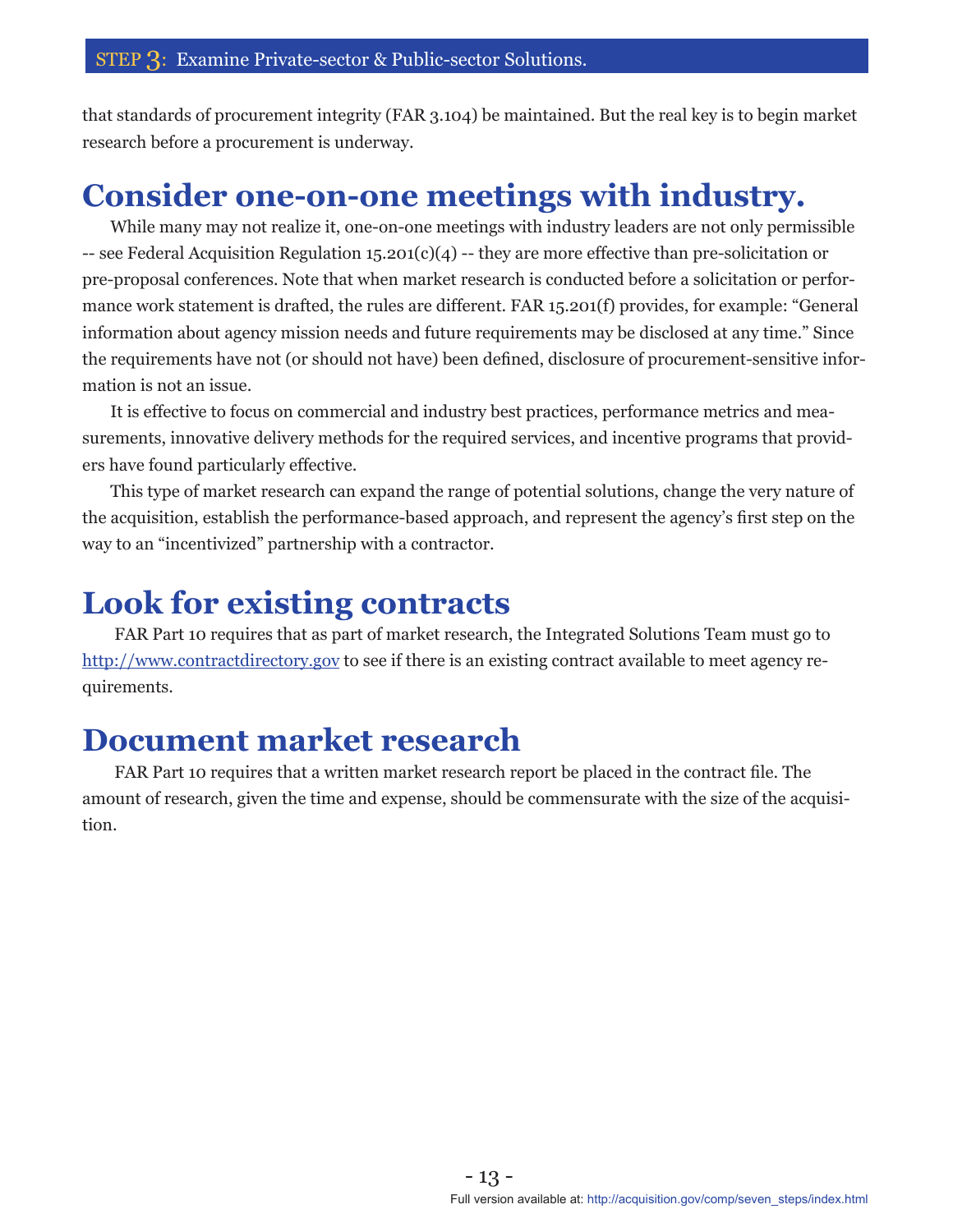**4**

# **Develop PWS or SOO.**

**T**here are two ways to develop a specification for a performance-based acquisition: by using a performance work statement (PWS) or a statement of objectives (SOO).

The PWS process is discussed in most existing guides on performance-based acquisition. Among its key processes are the conduct of a job analysis and development of a performance work statement and quality assurance and surveillance plan... When people talk about performance-based acquisition, this is typically the model they have in mind.

The alternative process -- use of a SOO -- is a more recent methodology that turns the acquisition process around and requires competing contractors to develop the performance work statement, performance metrics and measurement plan, and quality assurance plan... all of which should be evaluated before contract award. If the SOO approach is used, FAR 37.602(c) directs us to remove the SOO when the contract or task order is awarded, and replace it with the awardee's winning PWS. The SOO approach is described briefly in the Department of Defense "Handbook for Preparation of Statement of Work (SOW)," Section 5, for example:

*The SOO is a Government prepared document incorporated into the RFP that states the overall solicitation objectives. It can be used in those solicitations where the intent is to provide the maximum flexibility to each offeror to propose an innovative development approach.*

The SOO is a very short document (e.g., under ten pages) that provides the basic, high-level objectives of the acquisition. It is provided in the solicitation in lieu of a government-written statement of work or performance work statement.

In this approach, the contractors' proposals

#### **Tasks, Features, & Best Practices: Learn More**

#### **PWS**

- Conduct an analysis.
- Apply the "so what?" test.
- Capture the results of the analysis in a matrix.
- Write the performance work statement.
- Let the contractor solve the problem, including the labor mix.

#### **SOO**

- Begin with the acquisition's "elevator message."
- Describe the scope.
- Write the performance objectives into the SOO.
- Make sure the government and the contractor share objectives.
- Identify the constraints.
- Develop the background.
- Make the final checks and maintain perspective.

See website for Additional Information

contain statements of work and performance metrics and measures (which are based on their proposed solutions and existing commercial practices). Clearly, use of a SOO opens the acquisition up to a wider range of potential solutions. The Veterans Benefits Administration loan servicing acquisition discussed under step two and in this step was conducted (very successfully) using a SOO.

The integrated solutions team should consider these two approaches and determine which is more suitable:

■*<u>Use of a PWS</u>* ■*<u>Use of a SOO</u>*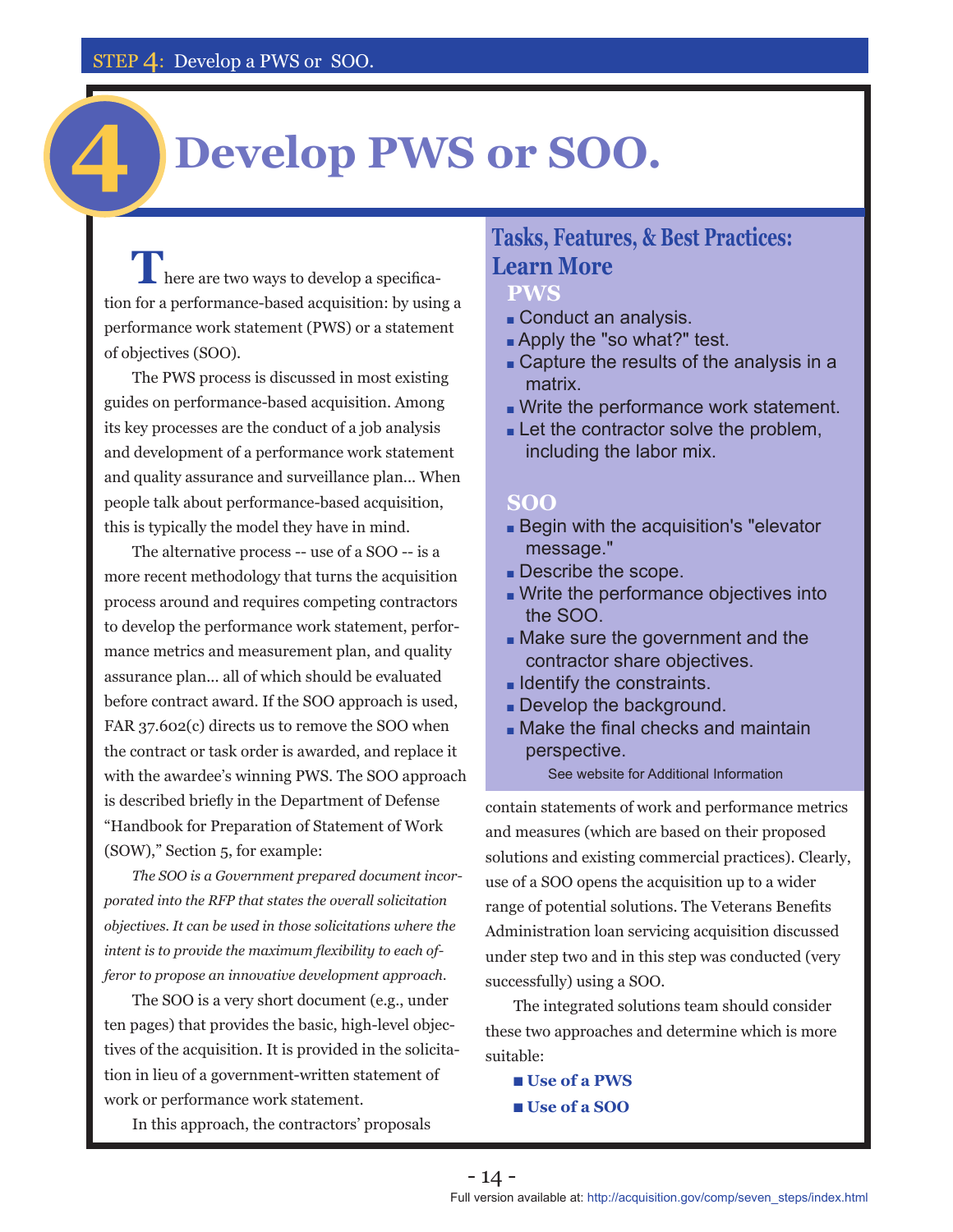# **Using a PWS**

## **Conduct an analysis.**

Preparing a PWS begins with an analytical process, often referred to as a "job analysis." It involves a close examination of the agency's requirements and tends to be a "bottom up" assessment with "reengineering" potential. This analysis is the basis for establishing performance requirements, developing performance standards, writing the performance work statement, and producing the quality assurance plan. Those responsible for the mission or program are essential to the performance of the job analysis.

A different approach to the analytical process is described in the "Guidebook for Performance-Based Services Acquisition (PBSA) in the Department of Defense." It describes three "analysis-oriented steps" that are "top down" in nature:

■ Define the desired outcomes: *What must be accomplished to satisfy the requirement?* 

■ Conduct an outcome analysis: *What tasks must be accomplished to arrive at the desired outcomes?*

■ Conduct a performance analysis: *When or how will I know that the outcome has been satisfactorily achieved, and how much deviation from the performance standard will I allow the contractor, if any?* 

The integrated solutions team should consider the various approaches. Neither the OFPP nor DoD guide is mandatory; both describe an approach to analysis. (There are other guides and other approaches in the "seven steps" library as well.) Regardless of the analytical process adopted, the team's task under step four is to develop certain information:

- A description of the requirement in terms of results or outcomes
- Measurable performance standards
- Acceptable quality levels (AQLs)

The AQL establishes the allowable error rate or variation from the standard. OFPP's best-practices guide cites this example: In a requirement for taxi services, the performance standard might be "pickup within five minutes of an agreed upon time." The AQL then might be five percent; i.e., the taxi could be more than five minutes late no more than five percent of the time. Failure to perform within the AQL could result in a contract price reduction or other action.

With regard to performance standards and AQLs, the integrated solutions team should remember that an option is to permit contractors to propose standards of service, along with appropriate price adjustment or other action. This approach fosters a reliance on standard commercial practices. (Remember that all these points -- performance standards, quality levels, and price -- are negotiable.)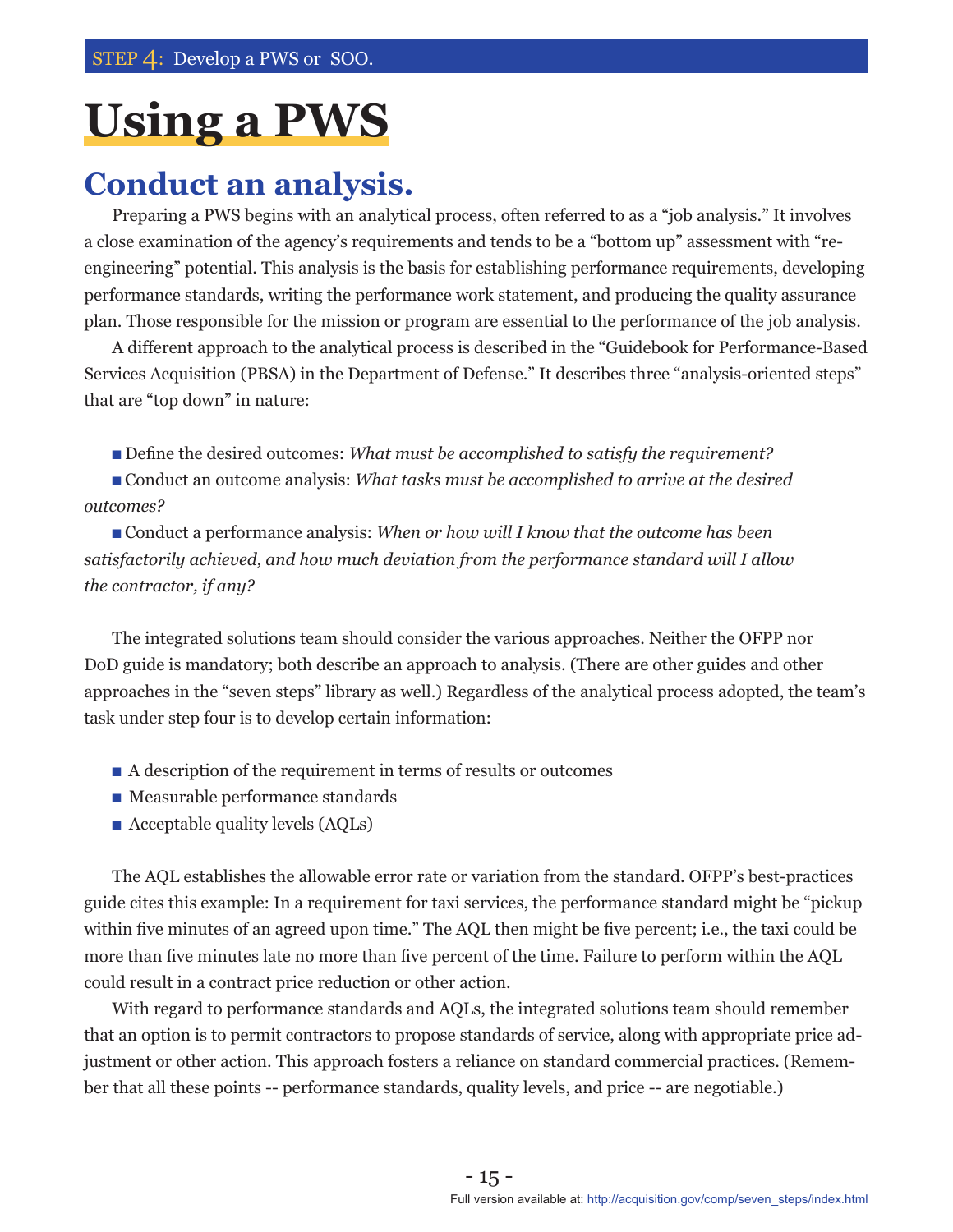## **Apply the "so what?" test.**

 *There is nothing so useless as doing efficiently that which should not be done at all.*  (Peter Drucker)

An analysis of requirements is often, by its nature, a close examination of the status quo; that is, it is often an analysis of process and "how" things are done... exactly the type of detail that is not supposed to be in a PWS. The integrated solutions team needs to identify the essential inputs, processes, and outputs during job analysis. Otherwise, the danger is that contractors will bid back the work breakdown structure, and the agency will have failed to solicit innovative and streamlined approaches from the competitors.

One approach is to use the "so what?" test during job analysis. For example, once job analysis identifies outputs, the integrated solutions team should verify the continued need for the output. The team should ask questions like: Who needs the output? Why is the output needed? What is done with it? What occurs as a result? Is it worth the effort and cost? Would a different output be preferable? And so on...

# **Capture the results of the analysis in a matrix.**

As the information is developed, the integrated solutions team should begin capturing the information in a performance matrix. The Department of Treasury guide, "Performance-Based Service Contracting" illustrates a six-column approach with the following:

■ Desired Outcomes: What do we want to accomplish as the end result of this contract?

■ Required Service: What task must be accomplished to give us the desired result? (Note: Be careful this doesn't become a "how" statement.)

■ Performance Standard: What should the standards for completeness, reliability, accuracy, timeliness, customer satisfaction, quality and/or cost be?

- Acceptable Quality Level (AQL): How much error will we accept?
- Monitoring Method: How will we determine that success has been achieved?
- Incentives/Disincentives for Meeting or Not Meeting the Performance Standards:

■ What carrot or stick will best reward good performance or address poor performance? [This reflects priced and unpriced adjustments based on an established methodology. Reductions can be made for reduced value of performance.]

The Treasury guide provides templates for help desk, seat management, systems integration, software development, and system design/business process re-engineering services.

The Department of Defense approach is very similar: take the desired outcomes, performance objectives, performance standards, and acceptable quality levels that have been developed during the analytical process and document them in a Performance Requirements Summary (PRS). The PRS matrix has five columns: performance objective, performance standard, acceptable quality level, monitoring method, and incentive. The PRS serves as the basis for the performance work statement.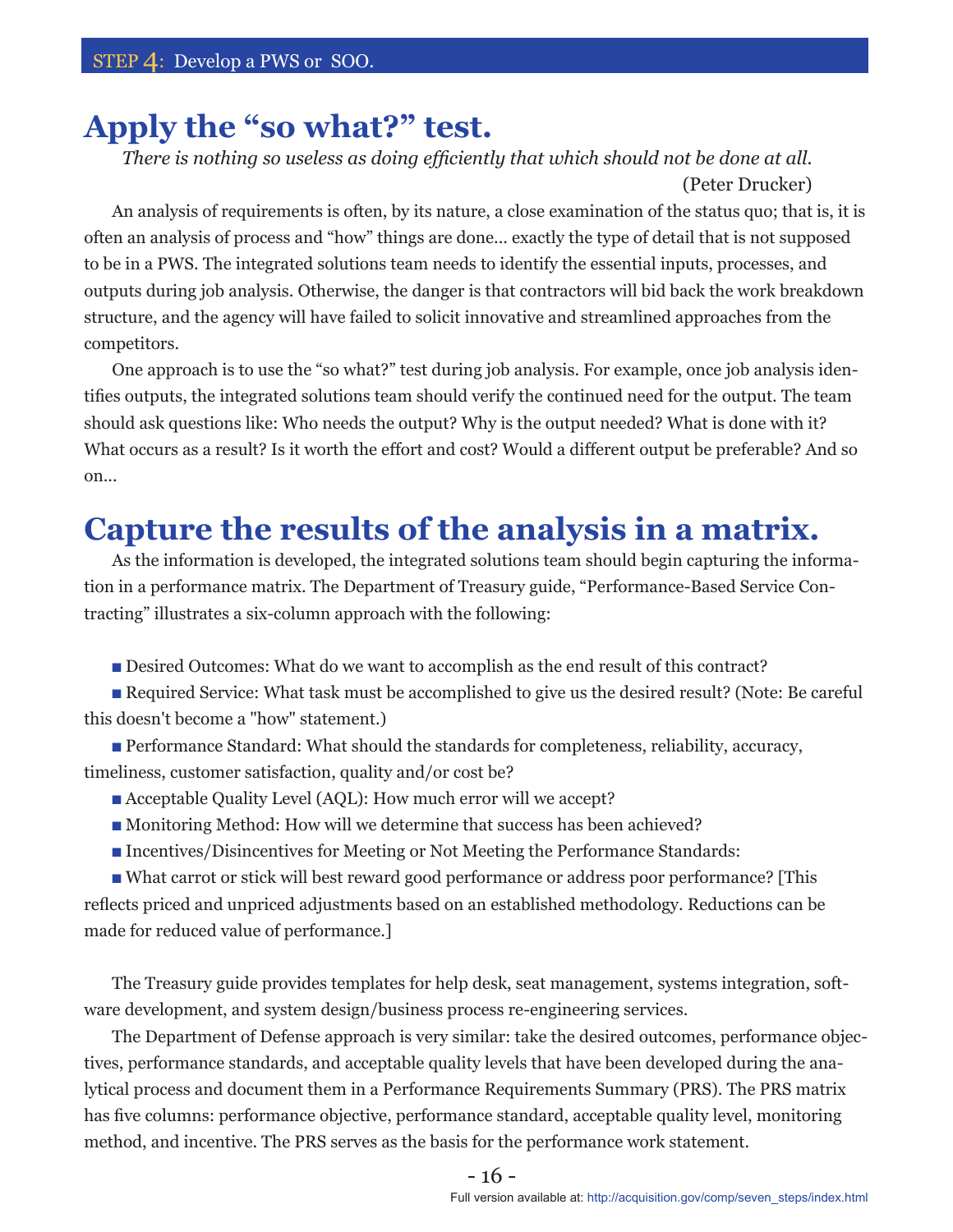# **Write the performance work statement.**

 There is not a standard template or outline for a PWS. The Federal Acquisition Regulation only requires that agencies--

- Describe the work in terms of the required results rather than either "how" the work is to be accomplished or the number of hours to be provided.
- Enable assessment of work performance against measurable performance standards.
- Rely on the use of measurable performance standards and financial incentives in a competitive environment to encourage competitors to develop and institute innovative and cost-effective methods of performing the work.

In terms of organization of information, a SOW-like approach is suitable for a performance work statement: introduction, background information, scope, applicable documents, performance requirements, special requirements (such as security), and deliverables. However, the team can adapt this outline as appropriate. Before finishing, there should be final checks:

- Examine every requirement carefully and delete any that are not essential.
- Search for process descriptions or "how" statements and eliminate them.

Many agencies have posted examples of performance-based solicitations that can provide some guidance or helpful ideas. (See LINKS section) However, since the nature of performance-based acquisition is (or should be) tied to mission-unique or program-unique needs, keep in mind that another agency's solution may not be a good model.

# **Let the contractor solve the problem, including the labor mix.**

**FIRST**, keep this important "lesson learned" in mind: *Don't spec the requirement so tightly that you get the same solution from each offeror.* 

**SECOND**, performance-based service acquisition requires that the integrated solutions team usually must jettison some traditional approaches to buying services... like specifying labor categories, educational requirements, or number of hours of support required. Those are "how" approaches. Instead, let contractors propose the best people with the best skill sets to meet the need and fit the solution. The government can then evaluate the proposal based both on the quality of the solution and the experience of the proposed personnel. In making the shift to performance-based acquisition, remember this:

*The significant problems we face cannot be solved at the same level of thinking we were at when we created them.* 

(Albert Einstein)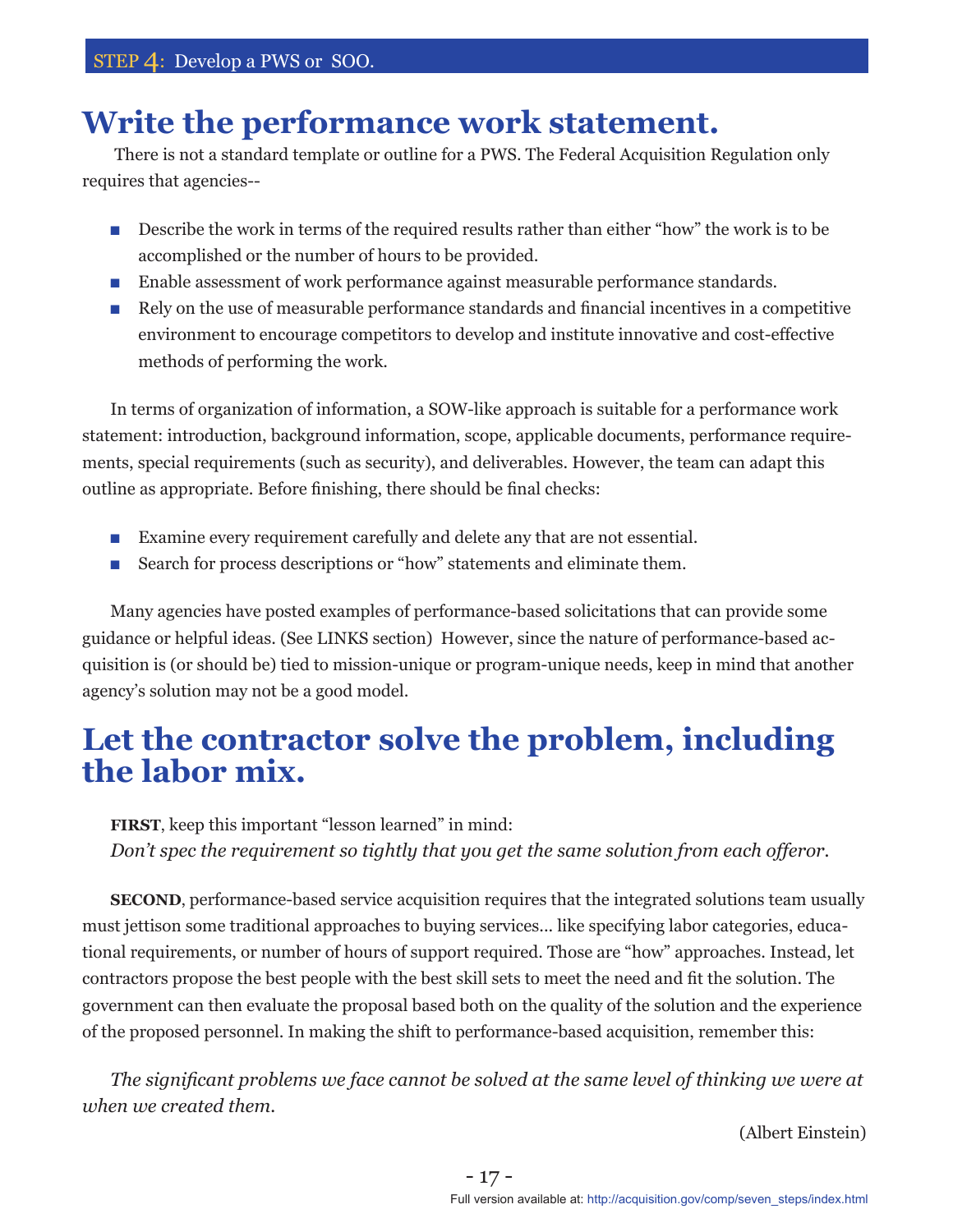The Department of Defense addresses this in the "Guidebook for Performance-Based Services Acquisition (PBSA) in the Department of Defense." The guide provides as follows:

*Prescribing manpower requirements limits the ability of offerors to propose their best solutions, and it could preclude the use of qualified contractor personnel who may be well suited for performing the requirement but may be lacking -- for example -- a complete college degree or the exact years of specified experience.*

For some services, in fact, such practices are prohibited. Congress passed a provision (section 813) in the 2001 Defense Authorization Act, now implemented in the FAR (with government-wide applicability, of course). It prescribes that, when acquiring information technology services, solicitations may not describe any minimum experience or educational requirements for proposed contractor personnel unless the contracting officer determines that needs of the agency either (1) cannot be met without that requirement or (2) require the use of other than a performance-based contract.

Third, note there are times when more prescriptive language is required in a Performance Work Statement or in a Statement of Objectives (SOO). For example, when acquiring services where life and limb are at stake, agencies may provide more details regarding what has to be done. Guard services typically follow an agency security plan and there are certain aspects to the work that cannot be left to "contractor innovation." Further, services of this type will have 100 percent performance standards (any intrusion is unacceptable), whereas for most other service types, the price for "perfection" would be unaffordable.

Remember that how the performance work statement is written will either empower the private sector to craft innovative solutions... or limit (sometimes but not always properly) or cripple that ability.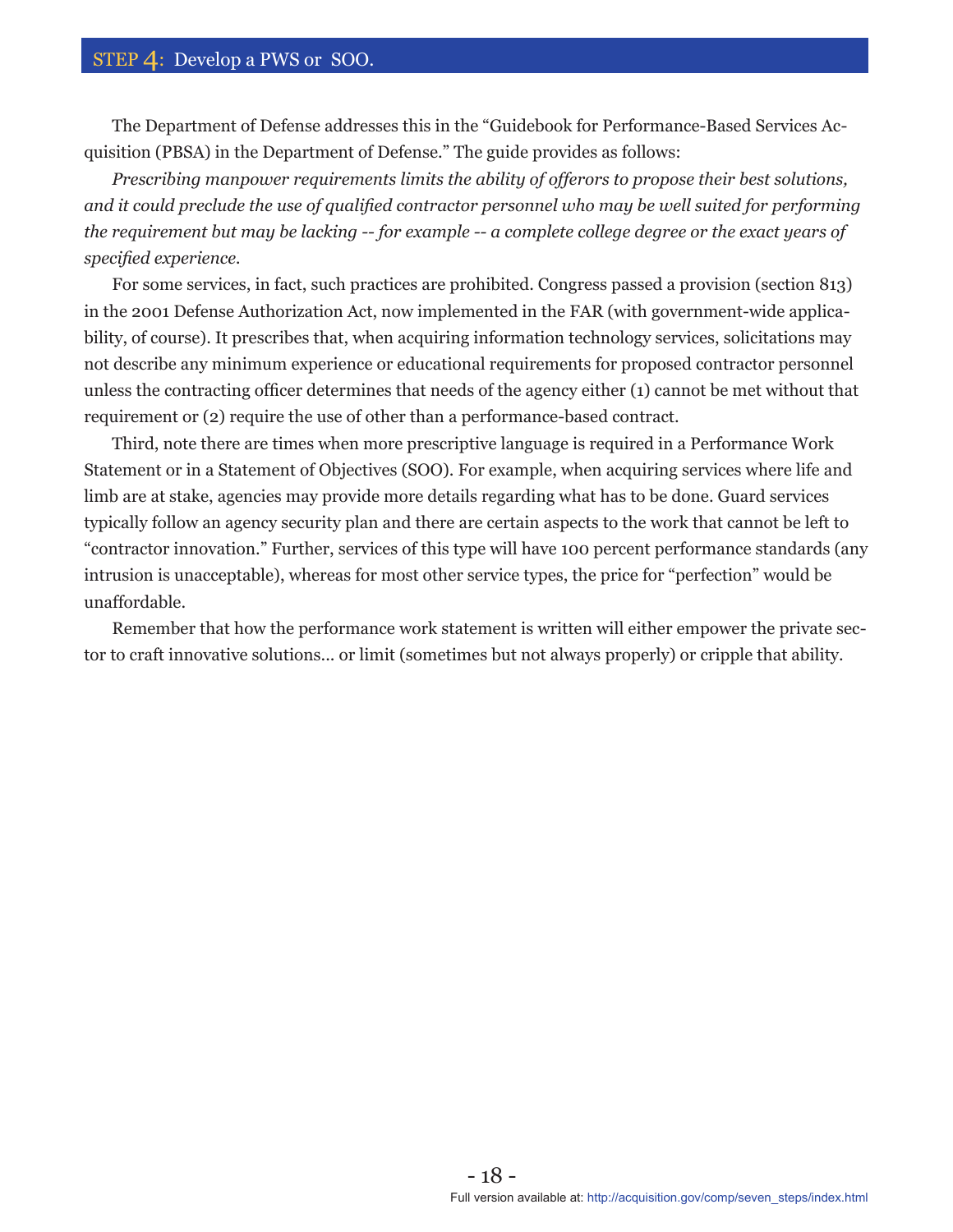# **Using a SOO**

As discussed previously, an alternative approach to development of the PWS is to develop a statement of objectives. The FAR now provides that the SOO shall include "at a minimum" the following:

- Purpose
- Scope or mission
- Period and Place of Performance
- Background
- Performance Objectives (*i.e.*, required results)
- Any Operating Constraints

The Government-prepared SOO is usually incorporated into the RFP either as an attachment or as part of Section L. At contract award, the contractor-proposed statement of work (solution) can be incorporated by reference or integrated into Section C.

# **Begin with the acquisition's "elevator message."**

 How many solicitations have you seen that begin with a statement like, "This is a solicitation for a time-and-materials contract." Or what about this one: "The purpose of this solicitation is to acquire information technology hardware, software, and services." Or this one (true story): "This is a performance-based specification to acquire services on a time-and-materials basis." In the context of performance-based acquisition, all are bad starts.

The first statement made in a statement of objectives should be an explanation of how the acquisition relates to the agency's program or mission need and what problem needs solving (as identified under step two).

 For example, in a task order solicitation by the Veterans Benefits Administration, this statement was made:

*The purpose of this task order is to obtain loan servicing in support of VA's portfolio that will significantly improve loan guaranty operations and service to its customers.*

This simple statement was a signal that the acquisition had made a huge break from the predecessor contract, which had started with something like, "This is a requirement for information technology resources." The turnaround was the realization that the need was for loan servicing support services; technology was the enabler.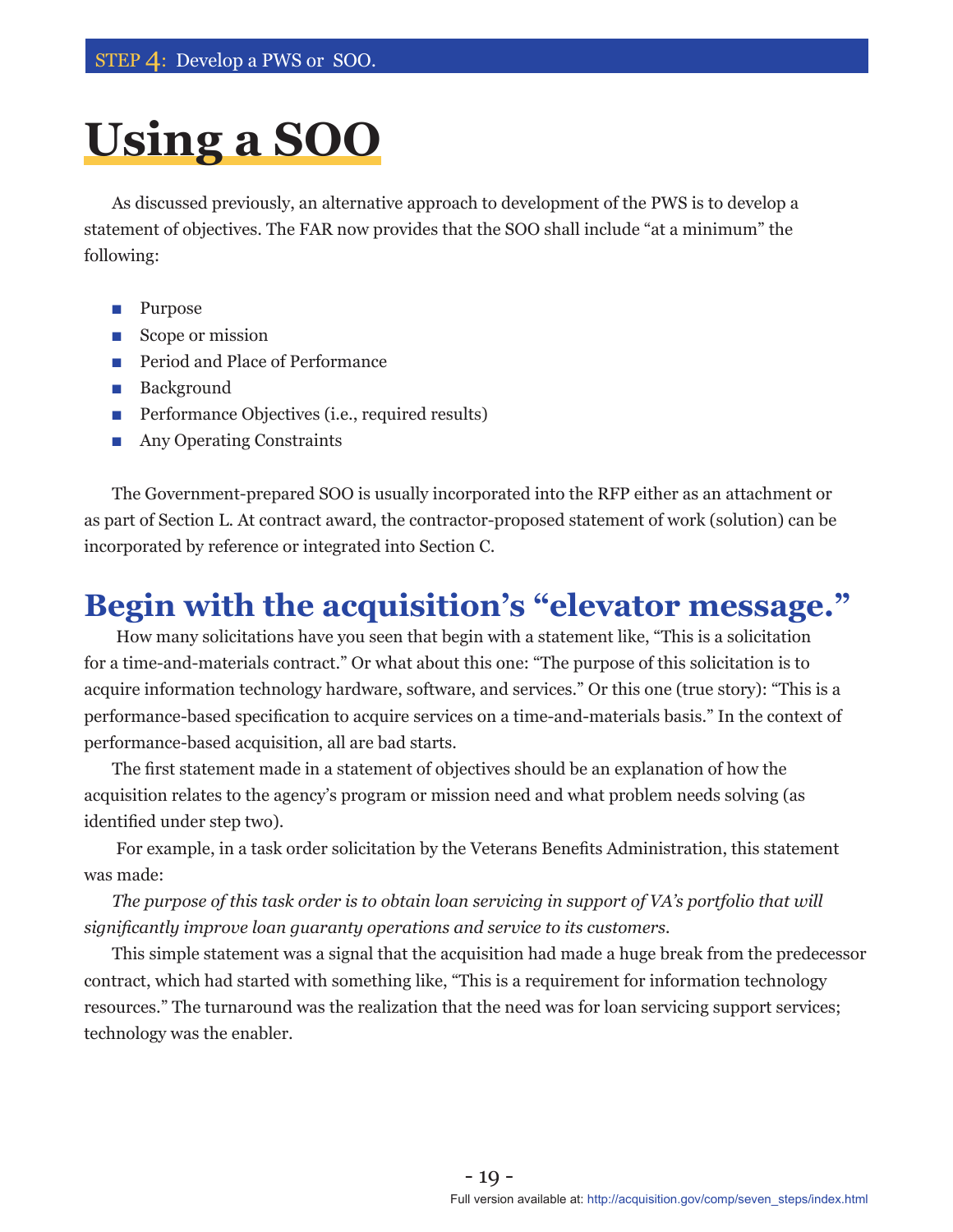### **Describe the scope.**

A short description of scope in the SOO helps the competitors get a grasp on the size and range of the services needed. The Veteran's Benefits Administration's scope statement follows:

*The purpose of this [task order] is to provide the full range of loan servicing support. This includes such activities as customer management, paying taxes and insurance, default management, accounting, foreclosure, bankruptcy, etc., as well as future actions associated with loan servicing. This Statement of Objectives reflects current VA policies and practices, allowing offerors to propose and price a solution to known requirements. It is anticipated that specific loan servicing requirements and resulting objectives will change over the life of this order. This will result in VA modifying this order to incorporate in-scope changes.*

Another consideration for the integrated solutions team to consider is the budget authority (in dollars) available to fund the acquisition. In an acquisition approach as "wide open" as a statement of objectives, the competing contractors will need insight into funding authority so that they can size their solution to be both realistic and competitive. This may be listed as a constraint.

# **Write the performance objectives into the SOO.**

In step two, the task of the integrated solutions team was to "decide what problem needs solving." The basis for that analysis was information in the agency's strategic and annual performance plans, program authorization documents, budget documents, and discussions with project owners and stakeholders. That information constitutes the core of the statement of objectives.

In the case of the Veterans Administration, for example, the acquisition's performance objectives were set forth in this opening statement:

*VA expects to improve its current loan servicing operations through this task order in several ways. Primary among these is to increase the number and value of saleable loans. In addition, VA wants to be assured that all payments for such items as taxes and insurance are always paid on time. As part of these activities, the VA also has an objective to improve Information Technology information exchange and VA's access to automated information on an as required basis to have the information to meet customer needs and auditors' requirements.*

What is immediately obvious is that these are mission-related, measurable objectives.

### **Make sure the government and the contractor share objectives.**

When the acquisition's objectives are "grounded in" the plans and objectives found in agency strategic performance plans, program authorization documents, and budget and investment documents, then the government and the contractor are clearly working in a partnership toward shared goals. This is a far cry from the old-school acquisition approach, characterized by driving cost down and then berating the supplier to demand delivery. When the agency and the contractor share the same goals, the likelihood of successful performance rises dramatically.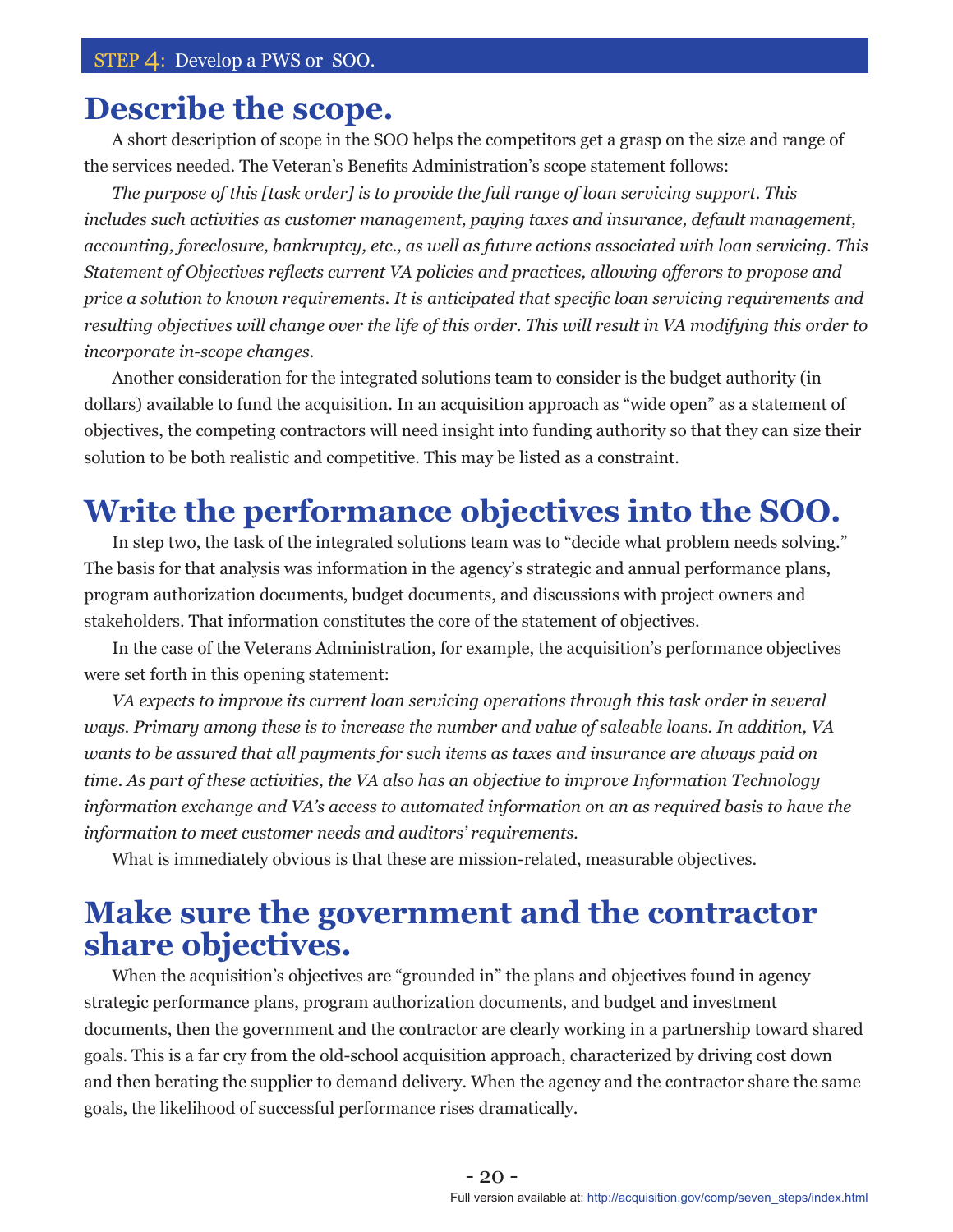### **Identify the constraints.**

The purpose of a SOO is to provide contractors with maximum flexibility to conceive and propose innovative approaches and solutions. However, in some cases, there may be constraints that the government must place on those solutions. For example, core financial systems used by federal agencies must comply with requirements of OMB Circular A-127 and the guidance of the Joint Financial Management Improvement Program. Acquisitions related to technology will need to conform to the agency's information technology architecture and accessibility standards. In addition, there may be considerations of security, privacy, and safety that should be addressed. There may also be existing policies, directives, and standards that are constraining factors. The integrated solutions team should work with program managers, staff, customers, and stakeholders to identify these and to confirm their essentiality.

# **Develop the background.**

The background and current environment set forth in a statement of objectives comprise important information for contractors. The Veterans Benefits Administration's statement of work included sections on--

- VA loan servicing history,
- Current VA Portfolio Origination/Acquisition Process, and
- Overview of the Current Servicing Process.

A best practice when using a SOO is to provide a brief overview of the program, listing links to webdelivered information on the current contract, government-controlled, government-furnished equipment, and a hardware configuration or enterprise architecture, as appropriate. The development of this information is essential so that contractors can perform meaningful due diligence.

# **Make the final checks and maintain perspective.**

Before finalizing the document, the integrated solutions team should examine the entire SOO carefully and delete anything that is not essential.

Even more so than performance work statements, it is extremely unlikely that another agency's SOO would prove very useful, but several examples are provided in the library. Since this approach to performance-based acquisition is relatively new, the integrated solutions team should examine them critically. New processes take time to perfect... and require ongoing experimentation and innovation.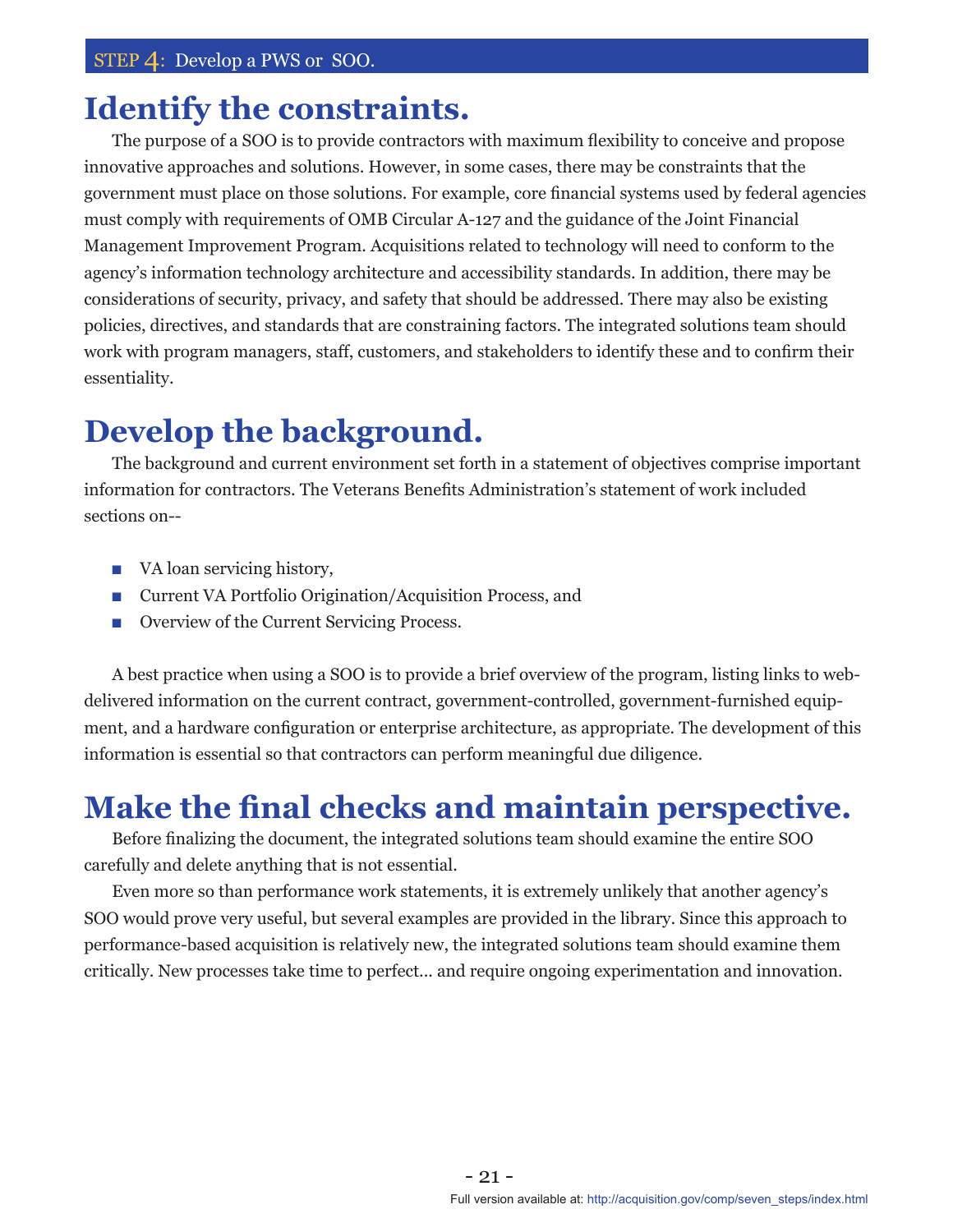# **Decide How to Measure & Manage Performance. 5**

**D**eveloping an approach to measuring and managing performance is a complex process that requires consideration of many factors: performance standards and measurement techniques, performance management approach, incentives, and more. This component of performance-based contracting is as important as developing the Statement of Work (SOW) or the Statement of Objectives (SOO), because this step establishes the strategy of managing the contract to achieve planned performance objectives.

#### **Tasks, Features, & Best Practices: Learn More**

- Review the success determinants.
- Rely on commercial quality standards.
- Have the contractor propose the metrics and the quality assurance plan.
- Select only a few meaningful measures on which to judge success.
- Include contractual language for negotiated changes to the metrics and measures.
- Apply the contract-type order of precedence carefully.
- Use incentive-type contracts.
- Consider "award term."
- Consider other incentive tools.
- Recognize the power of profit as motivator.
- Most importantly, consider the relationship.

See website for Additional Information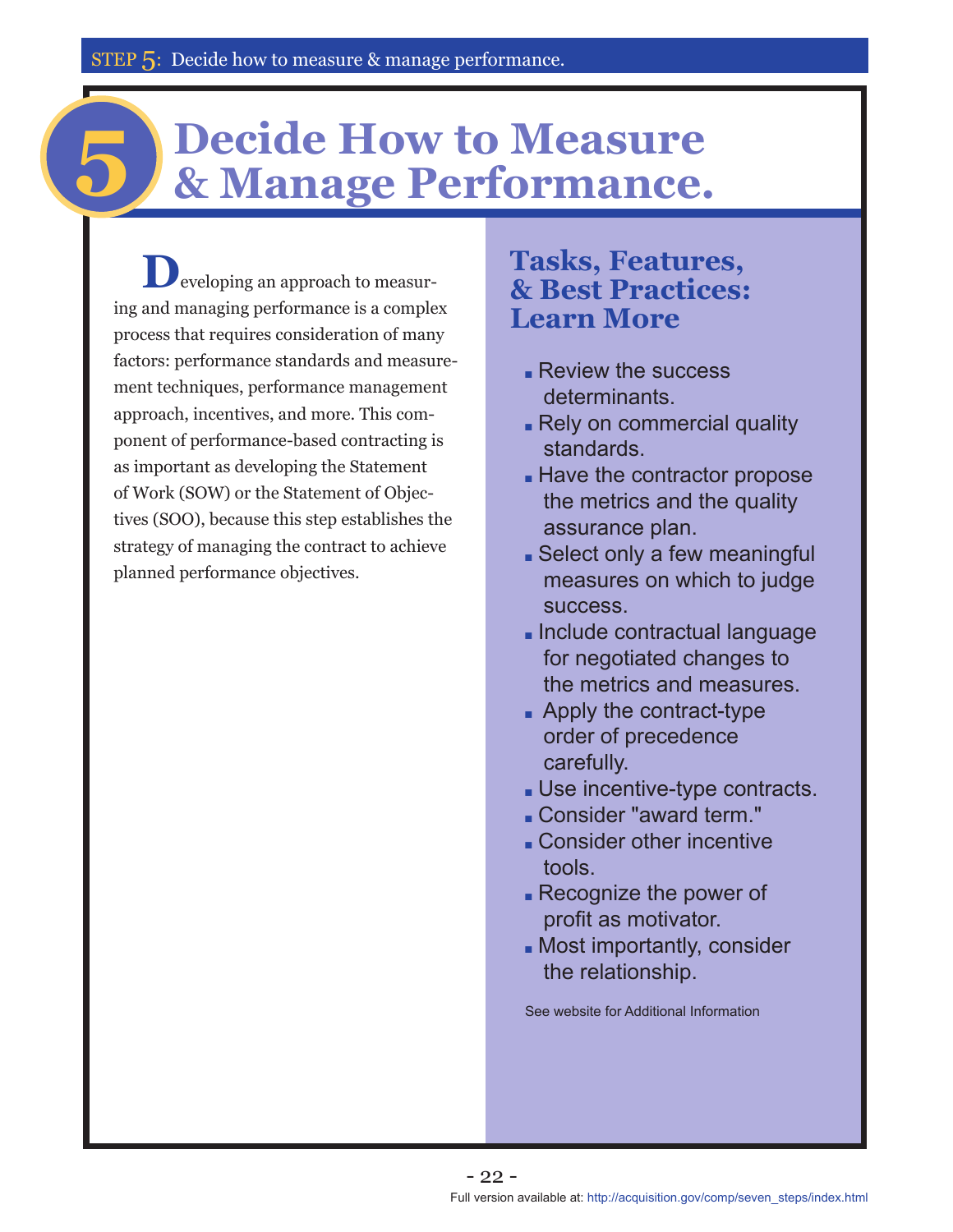### **Review the success determinants.**

In Step Two, the integrated solutions team established a vision of what will constitute success for the project by answering two distinct questions: Where do I want to go, and how will I know when I get there?

The task now is to build the overall performance measurement and management approach on those success determinants.

# **Rely on commercial quality standards.**

Rather than inventing metrics or quality or performance standards, the integrated solutions team should use existing commercial quality standards (identified during market research), such as International Standards Organization (ISO) 9000 or the Software Engineering Institute's Capability Maturity Models®.

ISO has established quality standards (the ISO 9000 series) that are increasingly being used by US firms to identify suppliers who meet the quality standards. The term "ISO 9001 2000" refers to a set of new quality management standards which apply to all kinds of organizations in all kinds of areas. Some of these areas include manufacturing, processing, servicing, printing, electronics, computing, legal services, financial services, accounting, banking, aerospace, construction, textiles, publishing, energy, telecommunications, research, health care, utilities, aviation, food processing, government, education, software development, transportation, design, instrumentation, communications, biotechnology, chemicals, engineering, farming, entertainment, horticulture, consulting, insurance, and so on.

The Carnegie Mellon Software Engineering Institute, a Federally funded research and development center, has developed Capability Maturity Models® (CMM) to "assist organizations in maturing their people, process, and technology assets to improve long-term business performance." SEI has developed CMMs for software, people, and software acquisition, and assisted in the development of CMMs for Systems Engineering and Integrated Product Development:

- CMMI<sup>®</sup> Capability Maturity Model-Integration for Software
- P-CMM People Capability Maturity Model
- SA-CMM Software Acquisition Capability Maturity Model
- SE-CMM Systems Engineering Capability Maturity Model
- IPD-CMM Integrated Product Development Capability Maturity Model

The Capability Maturity Models express levels of maturation: the higher the number, the greater the level of maturity. There are five levels. Solicitations that require CMMs typically specify only level two or three.

The integrated solutions team can incorporate such commercial quality standards in the evaluation and selection criteria.

<sup>\*</sup>Carnegie Mellon Software Engineering Institute, http://www.sei.cmu.edu/managing/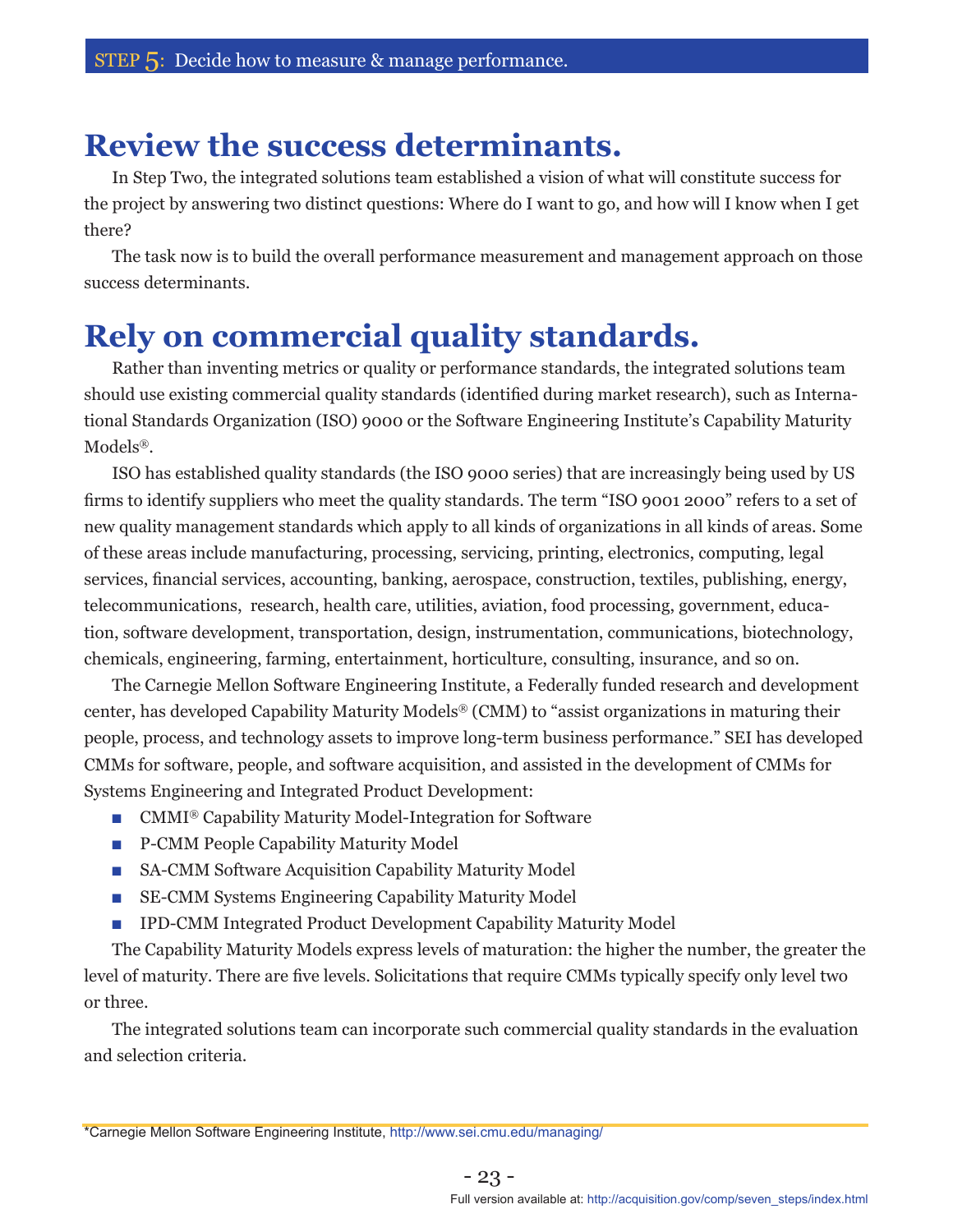### **Have the contractor propose the metrics and the quality assurance plan.**

One approach is to require the contractor to propose performance metrics and the quality assurance plan (QAP), rather than have the government develop it. This is especially suitable when using a SOO because the solution is not known until proposed. With a SOO, offerors are free to develop their own solutions, so it makes sense for them to develop and propose a QAP that is tailored to their solution and commercial practices. If the agency were to develop the QAP, it could very well limit what contractors can propose.

As the integrated solutions team considers what is required in a QAP, it may be useful to consider how the necessity for quality control and assurance has changed over time, especially as driven by acquisition reform. In short, QAPs were quite necessary when federal acquisition was dominated by lowcost selections. Think about the incentives at work: To win award but still protect some degree of profit margin, the contractor had to shave his costs, an action that could result in use of substandard materials or processes. With best-value selection and an emphasis on past-performance evaluation and reporting, entirely different incentives are at work.

The regulations have changed to some degree to reflect this reality. FAR 46.102 provides that contracts for commercial items "shall rely on a contractor's existing quality assurance system as a substitute for compliance with Government inspection and testing before tender for acceptance unless customary market practices for the commercial item being acquired permit in-process inspection."

Air Force Instruction 63-124 (1 August 2005) addresses the concept of a performance plan and metrics:

*1.4.4. A Performance Plan. The performance plan is an evolving document whose development begins with acquisition planning, and finalized as the acquisition progresses. The members of the multi-functional team sign the performance plan. Award Fee plans containing the elements below qualify as the performance plan. The plan identifies:*

*1.4.4.1. Objective(s) in having the service provided, i.e., to provide quality housing maintenance to military members.* 

 *1.4.4.2. Results the multi-functional team is striving to achieve in managing the acquisition, e.g., cost savings, efficiencies, and improved customer service.* 

 *1.4.4.3. A distribution of the roles and responsibilities among the multi-functional team members.* 

 *1.4.4.4. A strategy, methods and tools the multi-functional team will use to assess the contractor's performance against the performance thresholds, measurements, metrics, and incentives identified in the contract. Performance thresholds must be measurable in terms of quality and timeliness of performance.* 

 *1.4.4.5. A management approach, methods and tools the multi-functional team will routinely use to vali date the objectives and goals identified as part of the Performance Plan, i.e. benchmarking, etc.* 

 *1.4.4.6. An incentive plan may be the management approach, methods and tools used to validate the objective and goals of the multi-functional team.*

*1.4.5. Performance metrics are to be used to track contractor progress towards meeting stated performance objectives. The multi-functional team in assessing contractor performance validates that the performance metrics align with the performance-based work statement and overall mission support objectives.*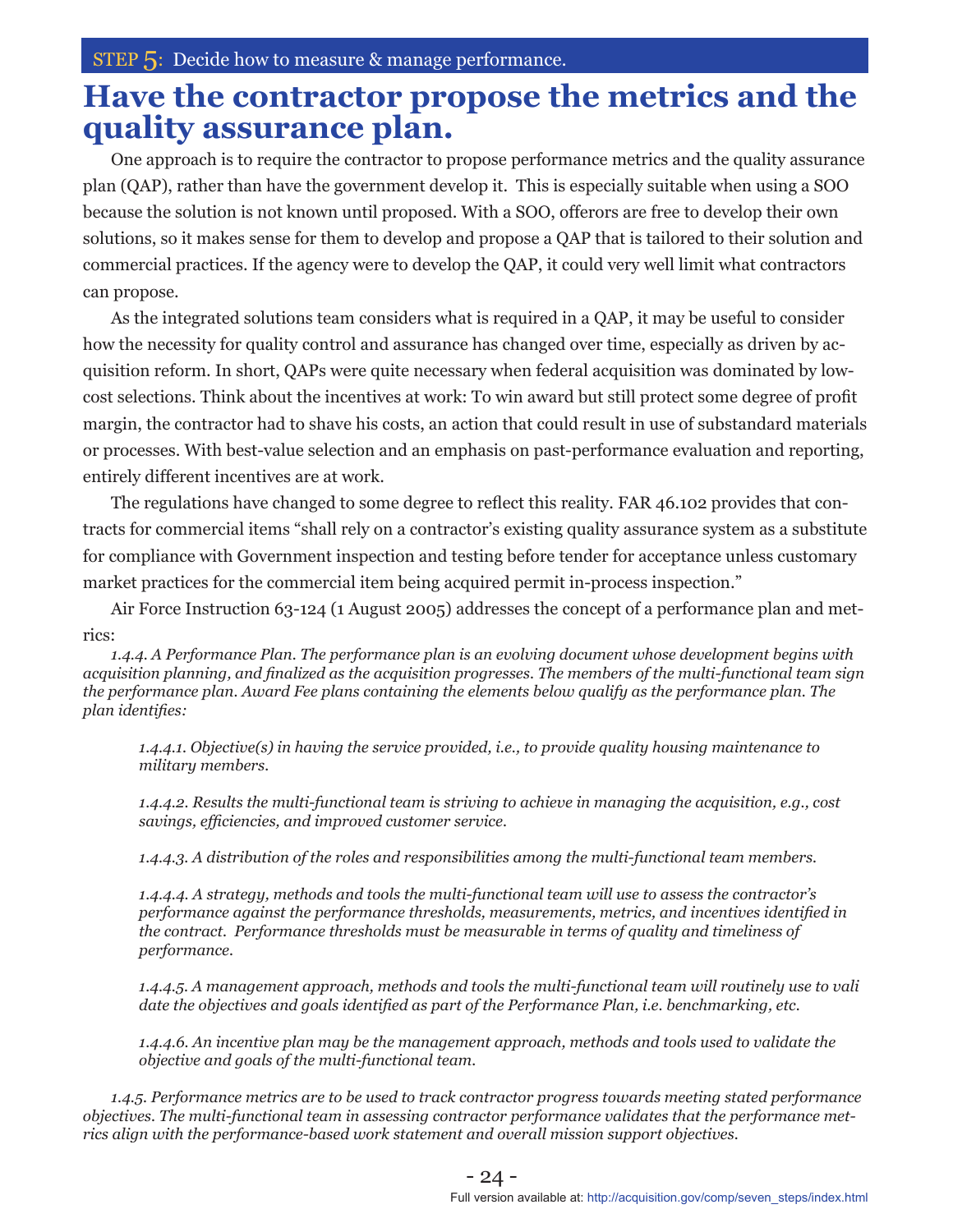#### STEP 5: Decide how to measure & manage performance.

Remember the following key aspects. Performance metrics are negotiable and, wherever possible, address quality concerns by exception not inspection. Also, when contractors propose the metrics and the QAP, these become true discriminators among the proposals in best-value evaluation and source selection.

## **Select only a few meaningful measures on which to judge success.**

 Whether the measures are developed by the proposing contractor or by the integrated solutions team, it is important to limit the measures to those that are truly important and directly tied to the program objectives. The measures should be selected with some consideration of cost. For example, the team will want to determine that the cost of measurement does not exceed the value of the information... and that more expensive means of measurement are used for only the most risky and missioncritical requirements.

The American Productivity and Quality Center website states that performance measures come in many types, including economic and financial measures such as return on investment, and other quantitative and qualitative measures. "Organizations are investing energy in developing measures that cover everything from capital adequacy and inventory turns to public image, innovation, customer value, learning, competency, error rate, cost of quality, customer contact, perfect orders, training hours, and re-engineering results." Each measure should relate directly to the objectives of the acquisition.

# **Include contractual language for negotiated changes to the metrics and measures.**

 One important step the integrated solutions team can take is to reserve the right to change the metrics and measures. One effective way to do this is for the agency and the contractor to meet regularly to review performance. The first question at each meeting should be, "Are we measuring the right thing?"

This requires that the contractual documents include such provisions as value engineering change provisions, share-in-savings options, or other provisions preserving the government's right to review and revise.

## **Apply the contract-type order of precedence carefully.**

Under law and regulation, there is an order of preference in contract types used for performancebased contracting, as follows:

- (i) A firm-fixed price performance-based contract or task order.
- (ii) A performance-based contract or task order that is not firm-fixed price.
- (iii) A contract or task order that is not performance-based.

<sup>\*</sup>American Productivity and Quality Center website,

http://www.apqc.org/portal/apqc/site/generic;jsessionid=WBCE3AKIUEVARQFIAJICFEQ?path=/site/performance/overview.jhtml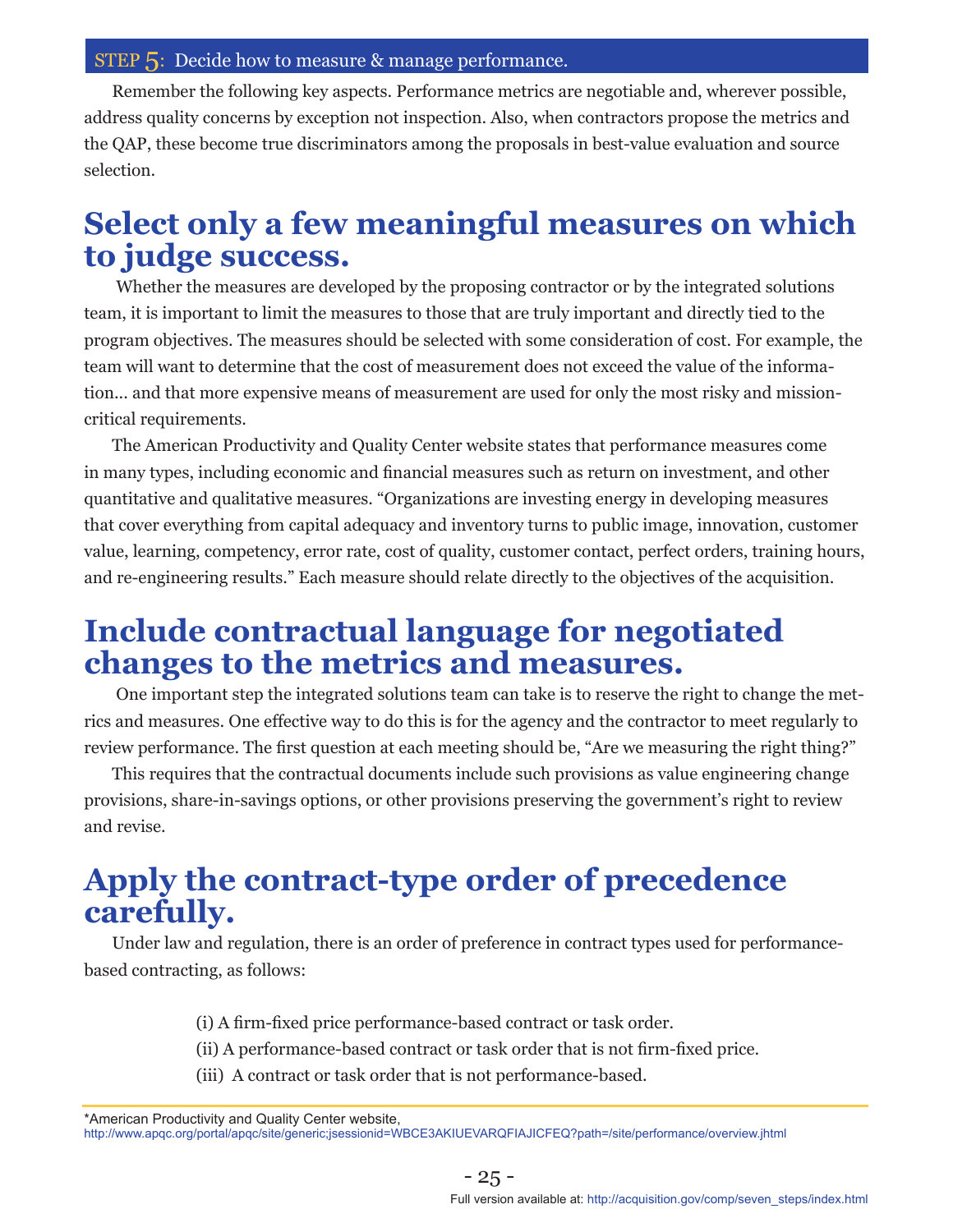Agencies must take care implementing this order of precedence. Be aware that a firm-fixed price contract is not the best solution for every requirement. "Force fitting" the contract type can actually result in much higher prices as contractors seek to cover their risks.

This view is upheld by FAR 16.103(b) which indicates, "A firm-fixed-price contract, which best utilizes the basic profit motive of business enterprise, shall be used when the risk involved is minimal or can be predicted with an acceptable degree of certainty. However, when a reasonable basis for firm pricing does not exist, other contract types should be considered, and negotiations should be directed toward selecting a contract type (or combination of types) that will appropriately tie profit to contractor performance."

Clearly, the decision about the appropriate type of contract to use is closely tied to the agency's need and can go a long way to motivating superior performance -- or contributing to poor performance and results. Market research, informed business decision, and negotiation will determine the best contract type.

One final point: The decision on contract type is not necessarily either-or. Hybrid contracts -- those with both fixed-price and cost-type tasks -- are common.

# **Use incentive-type contracts.**

Although determining the type of contract to use is often the first type of incentive considered, it is important to understand that contract type is only part of the overall incentive approach and structure of a performance-based acquisition. Other aspects have become increasingly important as agencies and contractors have moved closer to partnering relationships.

Contract types differ in their allocation and balance of cost, schedule, and technical risks between government and contractor. As established by FAR Part 16 (Types of Contracts), contract types vary in terms of:

■ The degree and timing of the risk and responsibility assumed by the contractor for the costs of performance, and

The amount and nature of the profit incentive offered to the contractor for achieving or exceeding specified standards or goals

The government's obligation is to assess its requirements and the uncertainties involved in contract performance and select from the contractual spectrum a contract type and structure that places an appropriate degree of risk, responsibility, and incentives on the contractor for performance.

At one end of the contractual spectrum is the firm-fixed-price contract, under which the contractor is fully responsible for performance costs and enjoys (or suffers) resulting profits (or losses). At the other end of the spectrum is the cost-plus-fixed-fee contract, in which allowable and allocable costs are reimbursed and the negotiated fee (profit) is fixed -- consequently, the contractor has minimal respon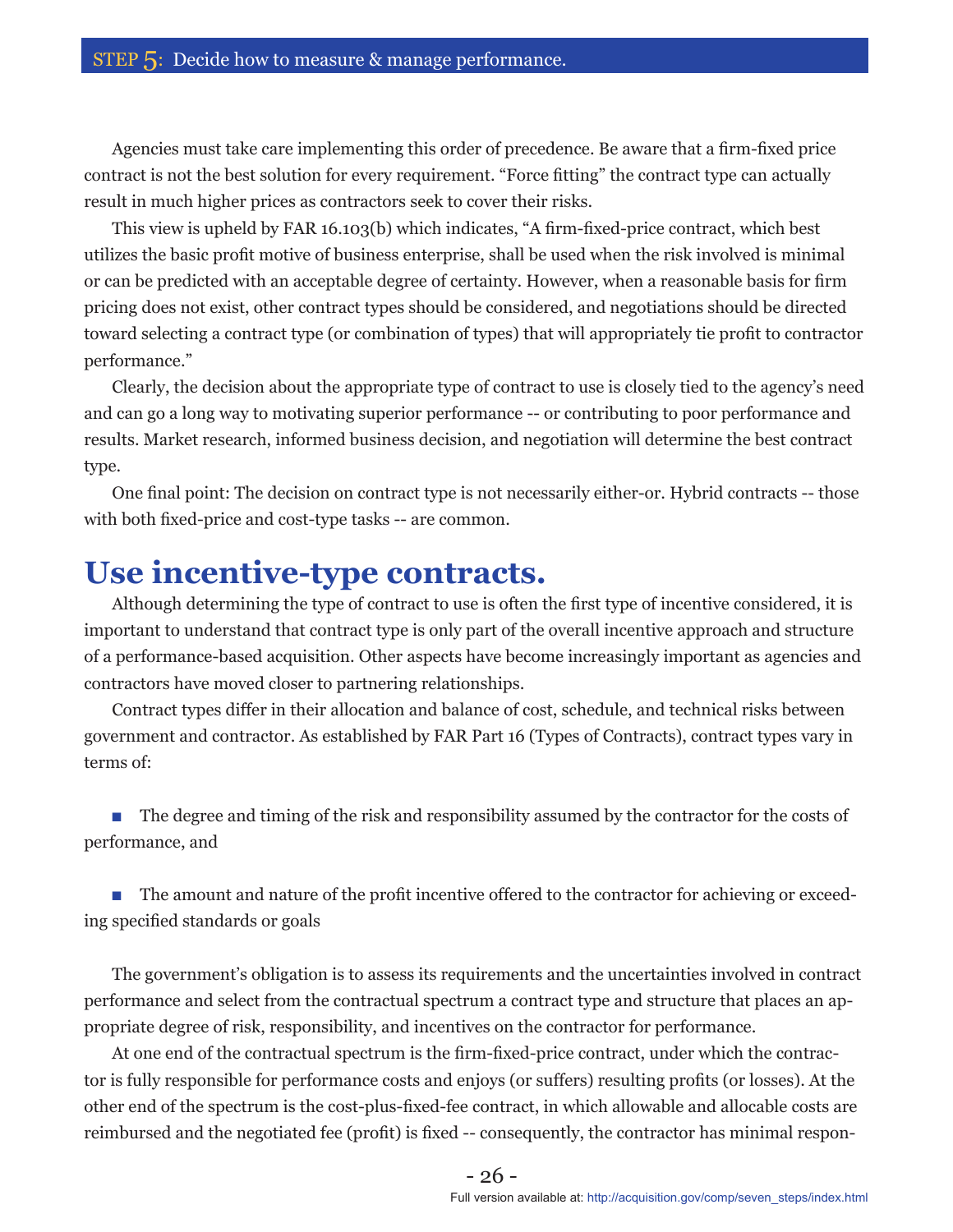sibility for, or incentive to control, performance costs. In between these extremes are various incentive contracts, including:

■ *Fixed-price incentive contracts (in which final contract price and profit are calculated based on a formula that relates final negotiated cost to target cost): these may be either firm target or successive targets.*

■ *Fixed-price contracts with award fees (used to "motivate a contractor" when contractor performance cannot be measured objectively, making other incentives inappropriate).*

■ *Cost-reimbursement incentive contracts (used when fixed-price contracts are inappropriate, due to uncertainty about probable costs): these may be either cost-plus-incentive-fee or cost-plusaward-fee.*

Use of certain types of incentives may be limited by availability of funds. Fortunately, there are other types of incentives that can tailored to the acquisition and performance goals, requirements, and risks. For example, agencies can also incorporate delivery incentives and performance incentives -- the latter related to contractor performance and/or specific products' technical performance characteristics, such as speed or responsiveness. Incentives are based on meeting target performance standards, not minimum contractual requirements. These, too, are negotiable.

# **Consider "award term."**

"Award term" is a contract performance incentive feature that ties the length of a contract's term to the performance of the contractor. The contract can be extended for "good" performance or reduced for "poor" performance.

Award term is a contracting tool used to promote efficient and quality contractor performance. In itself, it is not an acquisition strategy, nor is it a performance solution. As with any tool, its use requires careful planning, implementation, and management/measurement to ensure its success in incentivizing contractors and improving performance.

The award term feature is similar to award fee (FAR 16.405-2) contracting where contract performance goals, plans, assessments, and awards are made regularly during the life of a contract. Award term solicitations and contracts should include a base period (e.g., 3 years) and a maximum term (e.g., 10 years), similar to quantity estimates used in indefinite quantity/indefinite delivery contracts for supplies (FAR 16.504).

When applying the award term feature, agencies need to identify and understand the project or task:

- Conditions, constraints, assumptions, and complexities
- Schedule, performance, and cost critical success factors
- Schedule, performance, and cost risks

They also need to understand marketplace conditions and pricing realities. Only then can agen-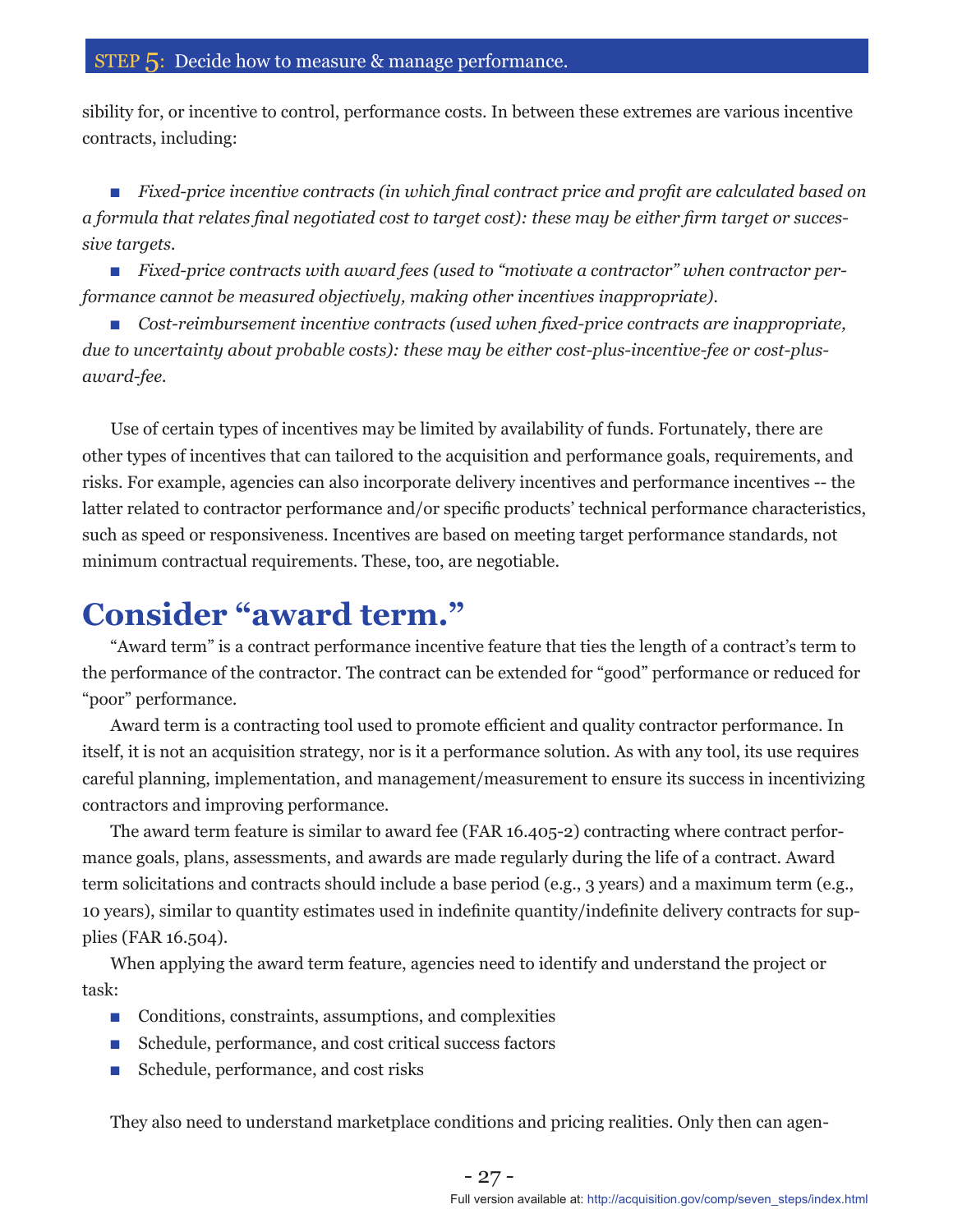#### STEP 5: Decide how to measure & manage performance.

cies establish meaningful and appropriate schedule, performance, and cost measures/parameters for a specific contract. These measures must be meaningful, accurate, and quantifiable to provide the right incentives and contract performance results. Specifics need to be incorporated and integrated in an award term plan.

Award term is best applied when utilizing performance or solution-based requirements where a SOW or SOO describes the agency's required outcomes or results (the "what" and "when" of the agency's requirement) and where the contractor has the freedom to apply its own management and best performance practices (the "how" of the requirement) towards performing the contract. The award term plan must specify success measurement criteria, regarding how performance will be measured (i.e., defines what is "good" or "poor" performance) and the award term decision made.

There should also be a clear indication of the consequences of various levels of performance in terms of the contract's minimum, estimated, and maximum terms -- and the agency needs to be prepared to follow up with those consequences. If contractor performance is below the standard set, the contract ends at the completion of the base period. The agency must be prepared to re-procure in a timely fashion.

The effort applied in managing an award term contract after award is critical. Too often, agencies and contractors don't invest the right people (numbers and skills) and management attention during the contract performance phase. Managing contracts with features like award term is not a "last minute," incidental, or a fill-out-a-survey job. As in the case of its "sister" award fee approach, communication needs to be constant and clear with contractors, and not include so many evaluation elements that it dilutes the critical success factors.

# **Consider other incentive tools.**

Incentives can be monetary or nonmonetary. They should be positive, but include remedies, as appropriate, when performance targets or objectives are missed.

Creating an incentive strategy is much the same as crafting an acquisition strategy. There is no single, perfect, "one size fits all" approach; instead, the incentive structure should be geared to the acquisition, the characteristics of the marketplace, and the objectives the government seeks to achieve. While cost incentives are tied to a degree to contract-type decisions, there are other cost and noncost incentives for the integrated solutions team to consider, such as--

- Contract length considerations (options and award term)
- Strategic supplier alliances
- Performance-based payments
- Performance incentive bonus
- Schedule incentives
- Past performance evaluation
- Agency "supplier of the year" award programs
- Competitive considerations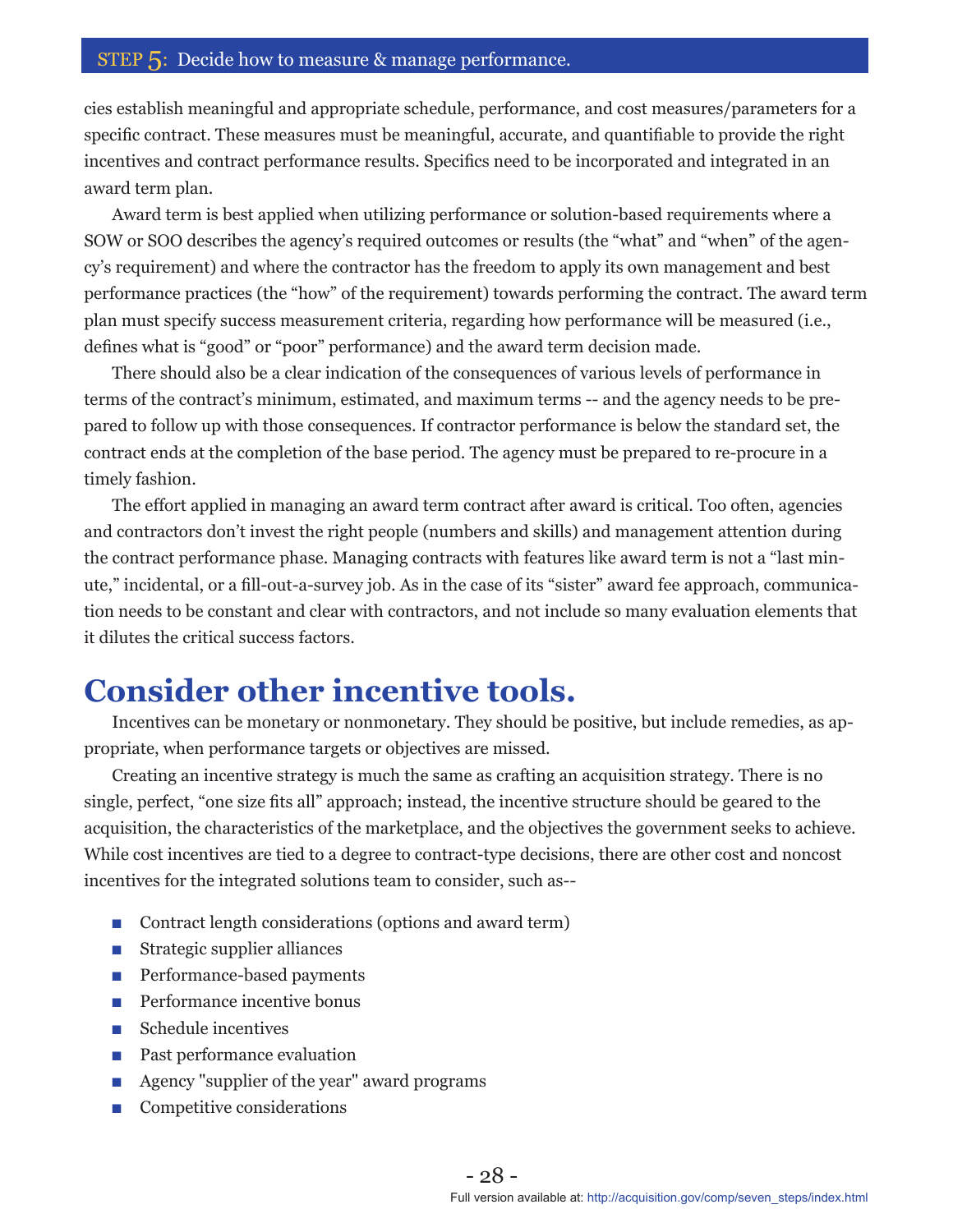- Nonperformance remedies
- Value engineering change provisions
- Share-in-savings strategies
- Letters of commendation

Remember that performance incentives are negotiable. Developing an incentive strategy is a "study unto itself," and there are some excellent guides on the subject.

# **Recognize the power of profit as motivator.**

One of the keys to effective incentives involves recognizing... then acting on... the private sector's chief motivator: profit. It is a simple fact that companies are motivated by generating return for their investors. One contractor was heard to say, "You give us the incentive, we will earn every available dollar."

The real opportunity is to make that work to the government's advantage. For example, link the incentive program to the mutually agreed-to contract performance measures and metrics. Then, incorporate value engineering change provisions (VECP) or share-in-savings strategies that reward the contractor for suggesting innovations that improve performance and reduce total overall cost. Put more simply: Set up the acquisition so that a contractor and the government can benefit from economies, efficiencies, and innovations delivered in contract performance.

If the incentives are right, and if the contractor and the agency share the same goals, risk is largely controlled and effective performance is almost the inevitable outcome. This approach will help ensure that the contractor is just as concerned -- generated by self-interest in winning all available award fees and award terms -- about every element of contract performance, whether maximizing operational efficiency overall, reducing subcontract costs, or ensuring the adequacy of post-award subcontractor competition and reasonableness of prices, as is the agency.

# **Most importantly, consider the relationship.**

With regard to overall approach to contract performance management, the integrated solutions team should plan to rely less on management by contract and more on management by relationship. At its most fundamental level, a contract is much like a marriage. It takes work by both parties throughout the life of the relationship to make it successful. Consider, for example, the public-private partnership that was the Apollo Program. Other, more recent examples exist, but they all share the same common characteristics:

- Trust and open communication
- Strong leadership on both sides
- Ongoing, honest self-assessment
- Ongoing interaction
- Creating and maintaining mutual benefit or value throughout the relationship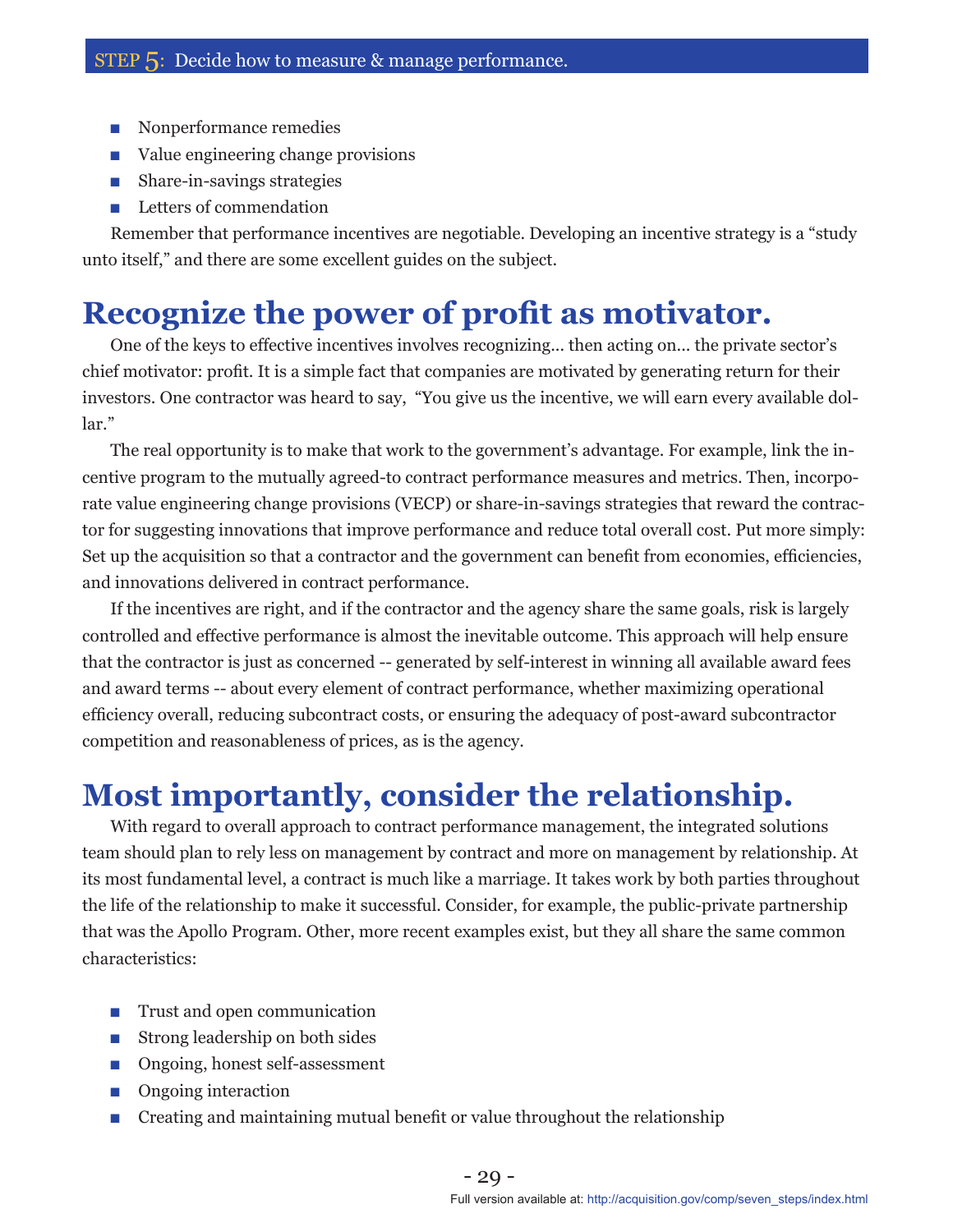There are several means to shift the focus from management by contract to management by relationship. For example, plan on meeting with the contractor to identify ways to improve efficiency and reduce the effect of the "cost drivers." Sometimes agencies require management reporting based on policy without considering what the cost of the requirement is. For example, in one contract, an agency required that certain reports be delivered regularly on Friday. When asked to recommend changes, the contractor suggested that report due date be shifted to Monday because weekend processing time costs less. An example is requiring earned-value reporting on every contractual process. For tasks of lesser risk, complexity, and expense, a less costly approach to measuring cost, schedule, and performance can be used. This type of collaborative action will set the stage for the contractor and government to work together to identify more effective and efficient ways to measure and manage the program.

Another effective means is to establish a Customer Process Improvement Working Group that includes contractor, program, and contracting representatives. This works especially well when the integrated solutions team's tasks migrate into contract performance and they take part in the working group. These meetings should always start with the question, are we measuring the right thing?

For major acquisitions, the team can consider the formation of a higher-level "Board of Directors," comprised of top officials from the government and its winning partner, with a formal charter that requires continual open communication, self-assessment, and ongoing interaction.

*The intent to "manage by relationship" should be documented in a contract administration plan that lays out the philosophies and approach to managing this effort, placing special emphasis on techniques that enhance the ability to adapt and incorporate changes.*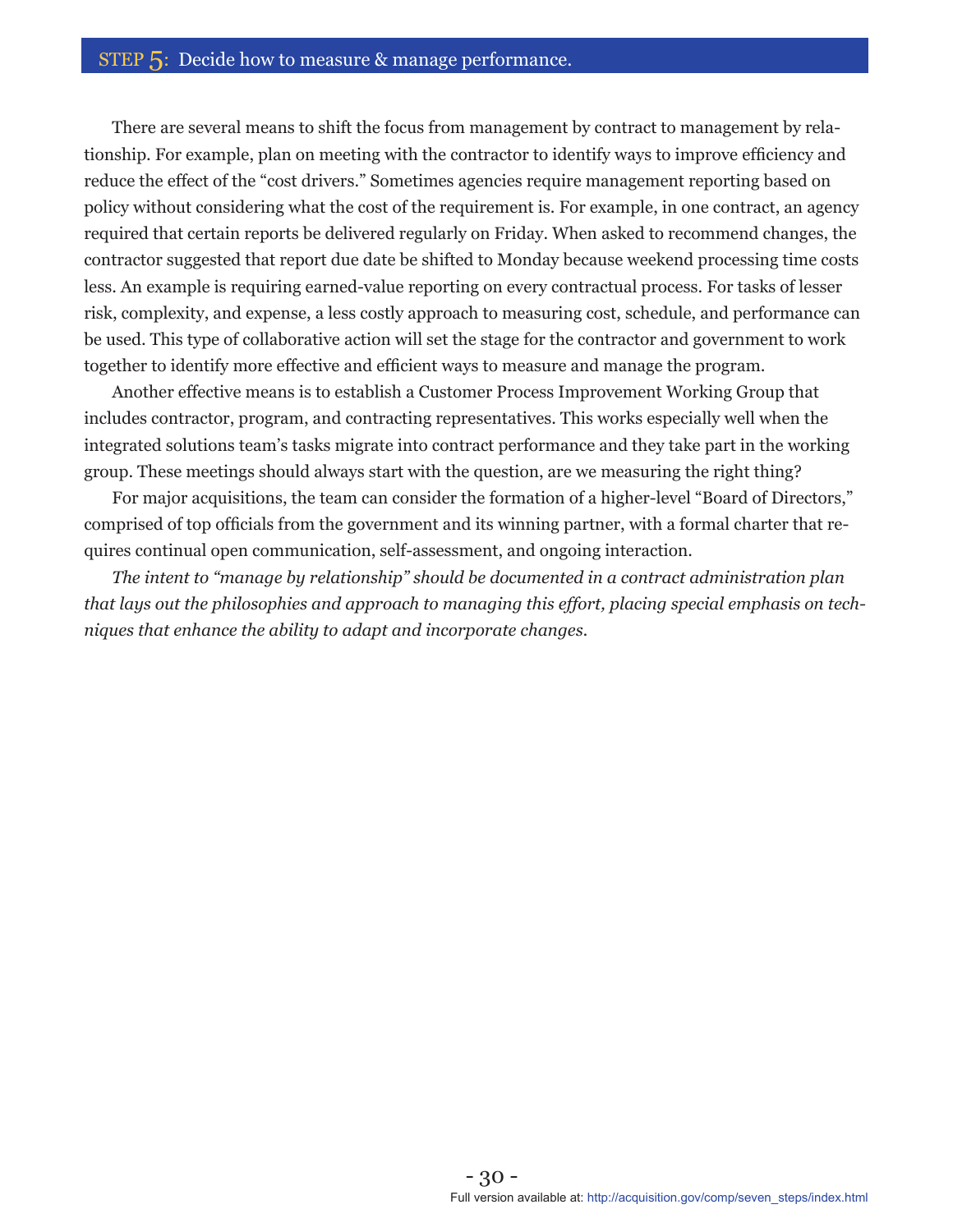**6**

# **Select the right contractor.**

**D**eveloping an acquisition strategy that will lead to selection of the "right contractor" is especially important in performance-based acquisition. The contractor must understand the performance-based approach, know or develop an understanding of the agency's requirement, have a history of performing exceptionally in the field, and have the processes and resources in place to support the mission. This goes a long way to successful mission accomplishment. In fact, selecting the right contractor and developing a partnership automatically solves many potential performance issues.

Keep in mind that large businesses have not "cornered the market" on good ideas. Small firms can be nimble, quick thinking, and very dedicated to customer service. While there is a cost in proposing solutions, a small business with a good solution can win performance-based awards.

Also, do not think you are limited to companies that specialize in the federal market. Information obtained from market research sessions has shown that often commercial companies -- or commercial divisions of companies that do federal and commercial business -- have significantly more experience with performance-based service delivery methods and techniques.

While there are many aspects to crafting an acquisition strategy, among the most important for performance-based

#### **Tasks, Features, & Best Practices: Learn More**

- Compete the solution Use downselection and "due diligence."
- Use oral presentations and other opportunities to communicate.
- Emphasize past performance in evaluation.
- Use best-value evaluation and source selection.
- Assess solutions for issues of conflict of interest.

See website for Additional Information

acquisition are to "compete the solution," use downselection and "due diligence," evaluate heavily on past performance information, and make a best-value source selection decision.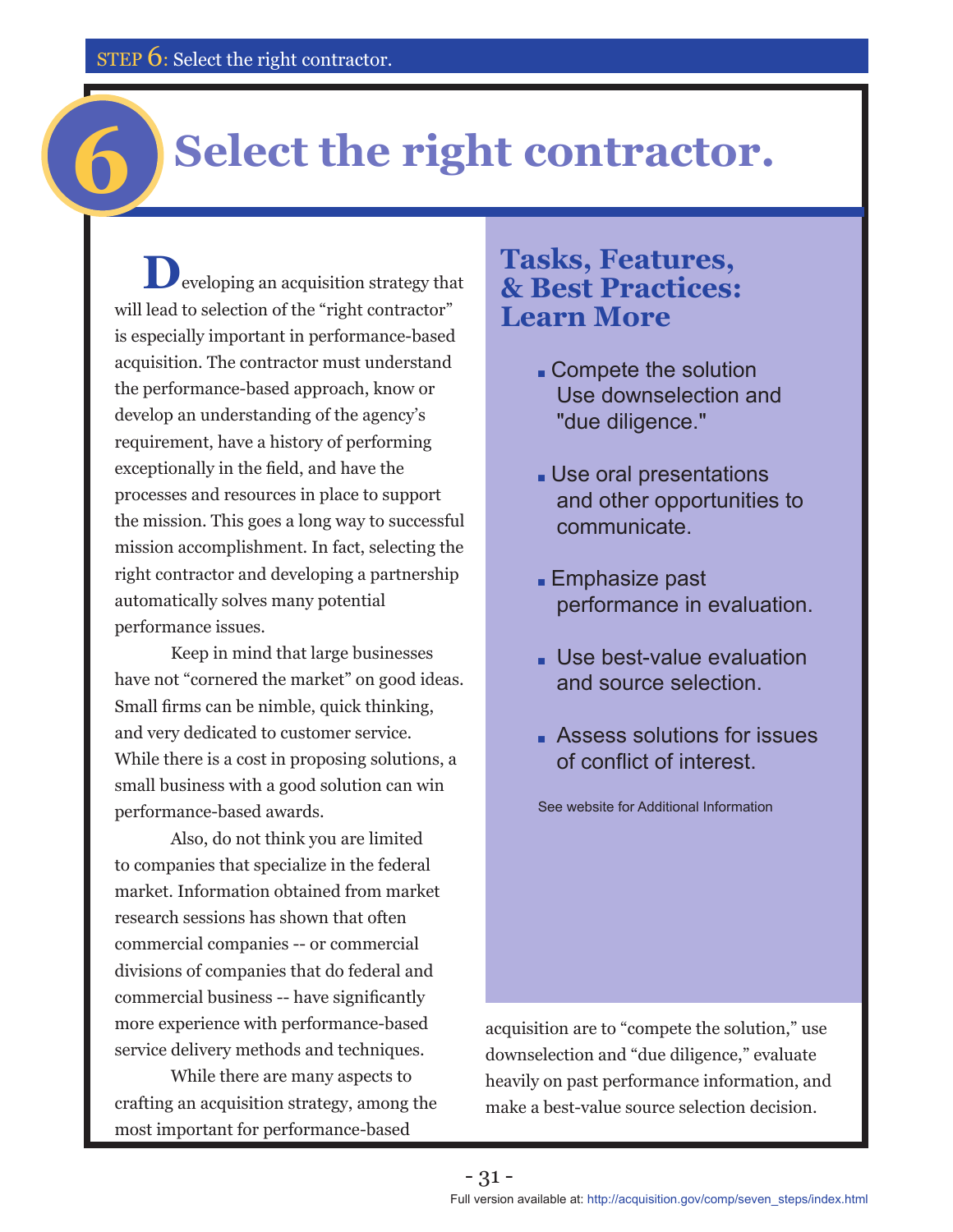## **Compete the solution.**

Too many government-issued statements of work try to "solve the problem." In such cases, the agency issues a detailed SOW, often with the assumption that "the tighter the spec the better," without realizing that this approach increases the government's risk. \* The agency SOW establishes what to do, how to do it, what labor categories to provide, what minimum qualifications to meet, and how many hours to work. The agency then asks vendors to respond with a "mirror image" of the specifications in the proposal. The result is that the "competing" vendors bid to the same government-directed plan, and the agency awards the contract to the company with the best proposal writers... not the best ideas.

So the first key to selecting the right contractor is to structure the acquisition so that the government describes the problem that needs to be solved and vendors compete by proposing solutions. The quality of the solution and the contractor-proposed performance measures and methodology then become true discriminators in best-value evaluation.

# **Use downselection and "due diligence."**

Responding to a performance-based solicitation, especially a SOO that seeks contractor-developed solutions, is substantial work for contractors. Likewise, evaluation of what may be significantly different approaches or solutions is much more substantial work for the integrated solutions team. The team will have to understand the contractor-proposed solutions, assess the associated risks and likelihood of success, identify the discriminators, and do the best-value tradeoff analysis.

Because of this, the acquisition strategy should consider some means of "downselection" or limiting the competitive pool, so that only those contractors with a significant likelihood of winning award will go through the expense of developing proposals. As to the integrated solutions team, evaluating dozens of solution-type proposals would be overly burdensome.

"Downselection" is a means of limiting the competitive pool to those contractors most likely to offer a successful solution. There are two primary means of downselection in current acquisition methodology: (1) using the Federal Supply Schedules (FSS) Multiple Award Schedule (MAS) competitive process and (2) using the "fair opportunity" competitive process under an existing Government-wide Agency Contract (GWAC) or multiple-award contract (MAC).

Even in full and open competitions, there are means of limiting the competitive pool—providing competition as well as efficiency and cost effectiveness for the government and contractors as well. Many in the acquisition community are familiar with the establishment of a competitive range. But there is another technique: using the multistep advisory process in a negotiated procurement. All these methods provide a means to establish a small pool of the most qualified contractors, competing to provide the solution. In each case, the approach leverages competition previously conducted.

Once the competing pool of contractors is established, those contractors enter a period called due diligence. "Due diligence" is used in acquisitions to describe the period and process during which competitors take the time and make the effort to become knowledgeable about an agency's needs in order to propose a competitive solution. It usually includes site visits, meetings with key agency people, and research and analysis necessary to develop a competitive solution tailored to agency requirements.

\* This is because if the government specifications are not accurate or feasible, any increase in cost or time is at government expense.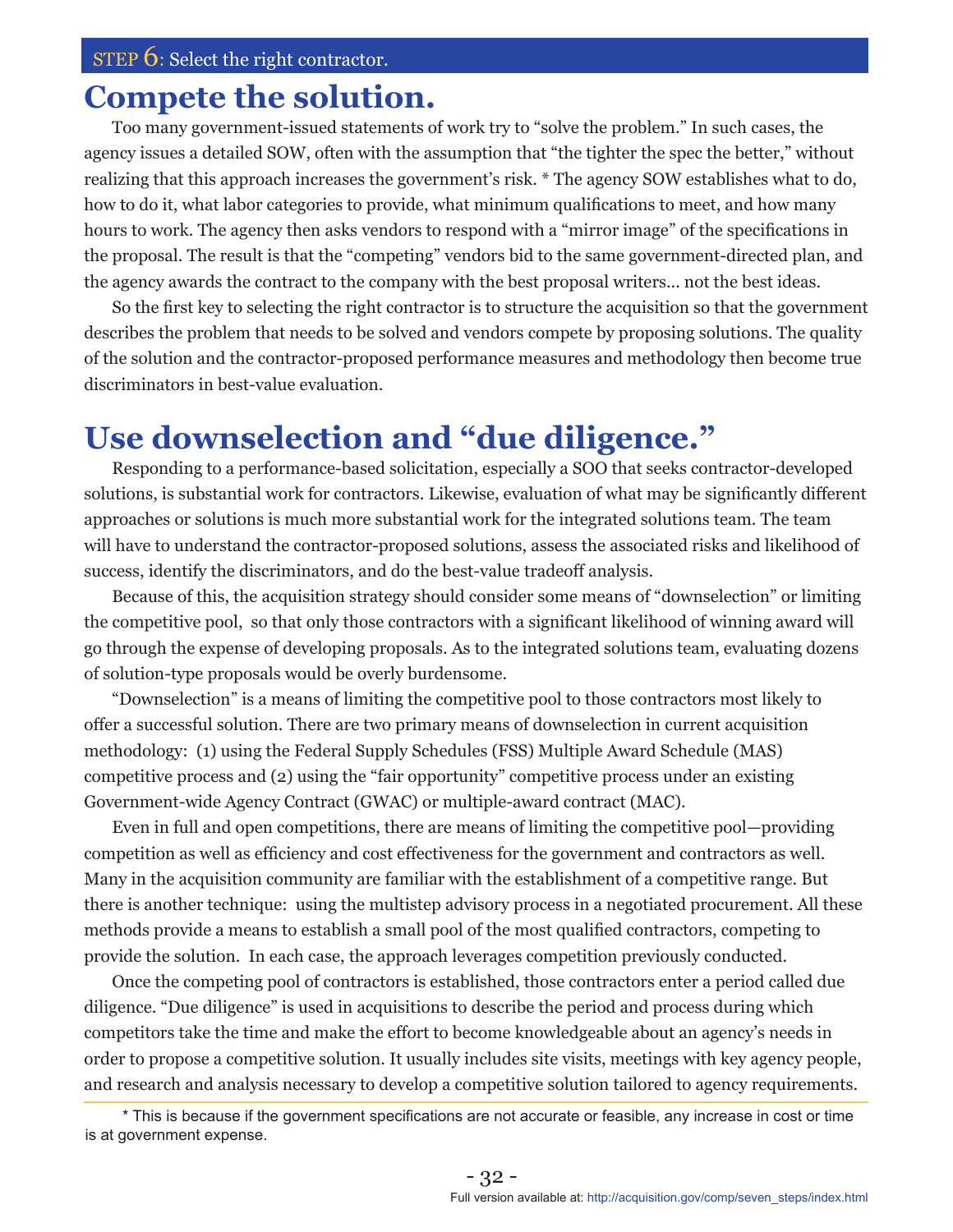During this time, the competing contractors must have access to the integrated solutions team and program staff so that the contractors can learn as much as possible about the requirement. It is a far more open period of communication than is typical in more traditional acquisitions.

#### **Use oral presentations and other opportunities to communicate.**

One streamlining tool that eases the job of evaluation is the use of oral presentations (characterized by "real-time interactive dialogue"). These presentations provide information about the contractor's management and/or technical approach that the integrated solutions team will use in evaluation, selection, and award.

Oral presentations provide "face time," permitting the integrated solutions team to assess prospective contractors. Agencies have said that oral presentations remove the "screen" that professional proposal writers can erect in front of the contractor's key personnel. The integrated solutions team should take full advantage of "face time" by requiring that the project manager and key personnel (those who will do the work) make the presentations. This gives agency evaluators an opportunity to see part of the vendor-proposed solution team, to ask specific questions, and to gauge how well the team works together and would be likely to work with the agency.

Oral presentations can lay out the proposed solution and the contractor's capability and understanding of the requirement. Oral presentations *may substitute for, or augment, written information*. However, it's important to remember that statements made in oral presentations are not binding unless written into the contract. Note that oral presentations should be recorded in some way.

Communication with offerors is an important element of selecting the right contractor. Despite this fact, it is "trendy" in negotiated procurements to announce the intent to award without discussions. Given the complexities associated with performance-based proposals (i.e., different approaches and different performance metrics), it is nearly impossible to award without conducting discussions. While it may reduce time, it is important to use discussions to fully understand the quality of the solution, the pricing approach, incentive structure, and even the selection itself.

# **Emphasize past performance in evaluation.**

A contractor's past performance record is arguably the key indicator for predicting future performance. As such, it is to the agency's advantage to use past performance in evaluating and selecting contractors for award. Evaluation of past performance is particularly important for service contracts. Properly conducted, the collection and use of such information provides significant benefits. It enhances the government's ability to predict both the performance quality and customer satisfaction. It also provides a powerful incentive for current contractors to maximize performance and customer satisfaction.

Past performance information can come from multiple sources. The two most familiar methods are asking the offerors to provide references and seeking information from past performance information databases. The Past Performance Information Retrieval System , or PPIRS, is the Government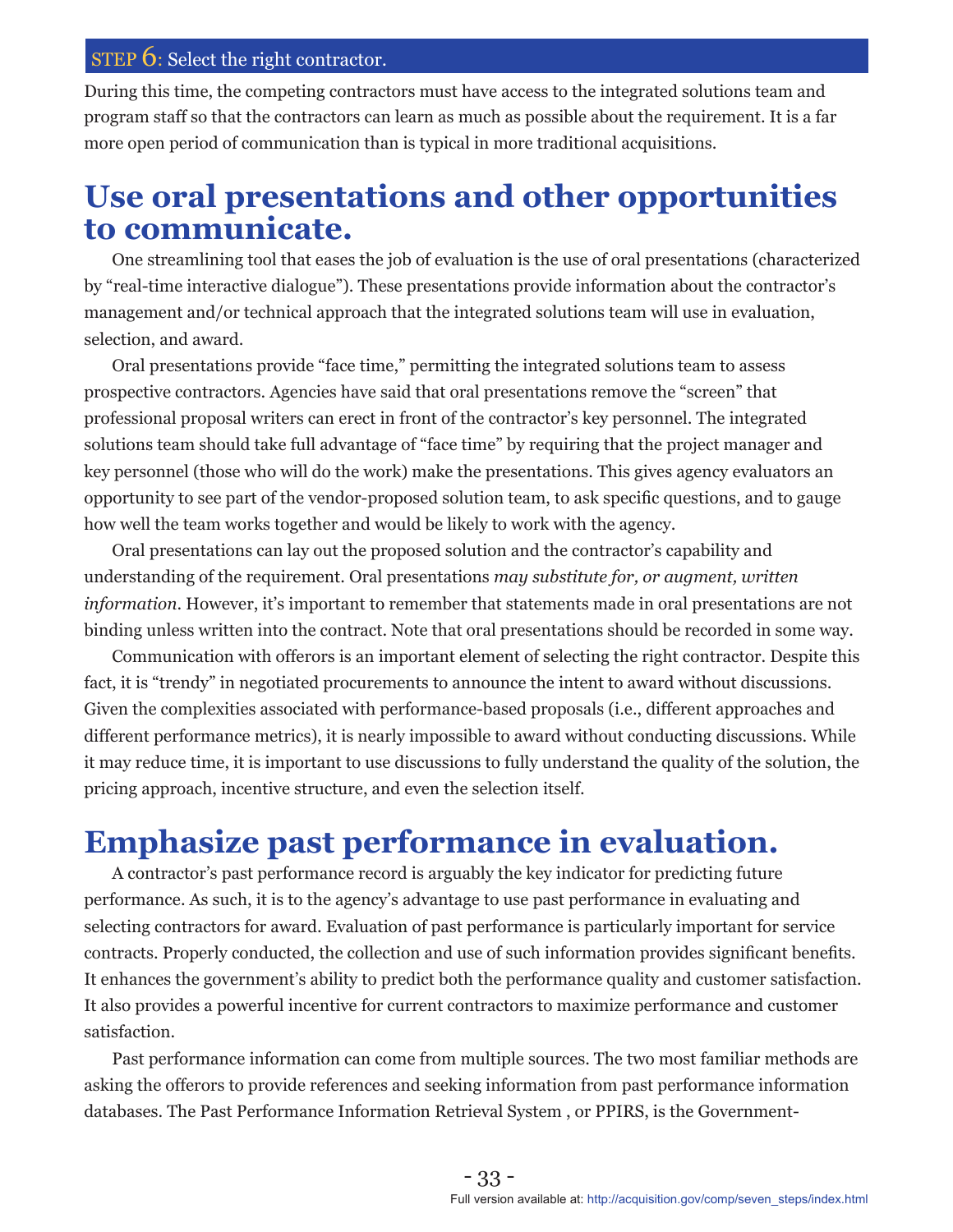wide repository for past performance information. It ties together a number of data bases formerly independent of one another.

There are other means of obtaining past performance information for evaluation. One very important means is through market research. Call counterparts in other agencies with similar work and ask them for the names of the best contractors they've worked with. Are there industry awards in the field of work? Who has won them? In fact, ask offerors to identify their awards and events of special recognition. Look for industry quality standards and certifications, such as ISO 9000 and SEI CMM® (discussed in Step Five). Ask offerors what they do to track customer satisfaction and to resolve performance issues. Is there an established and institutionalized approach? In short, the integrated solutions team must take past performance more seriously than just calling a few references. Make the answers to these questions part of the request for proposals. Rather than have a separate past performance team, integrate this evaluation into the technical and management proposal evaluation effort.

When used in the source selection evaluation process, past performance evaluation criteria must provide information that allows the source selection official to compare the "quality" of offerors against the agency requirement and assess the risk and likelihood of success of the proposed solution and success of contractor performance. This requires the information to be relevant, current and accurate. For example, the information requested of the contractor and evaluated by the integrated solutions team should be designed to determine how well, in contracts of similar size, scope and complexity, the contractor--

- Conformed to the contract requirements and standards of good workmanship.
- Adhered to contract schedules.
- Forecasted and controlled costs.
- Managed risk.
- Provided reasonable and cooperative behavior and commitment to customer satisfaction.
- Demonstrated business-like concern for the interest of the customer.

The answers to the above list provide the source selection authority with information to make a comparative assessment for the award decision.

# **Use best-value evaluation and source selection.**

"Best value" is a process used to select the most advantageous offer by evaluating and comparing factors in addition to cost or price. It allows flexibility in selection through tradeoffs which the agency makes between the cost and non-cost evaluation factors with the intent of awarding to the contractor that will give the government the greatest or best value for its money.

Note that "the rules" for the best-value and tradeoff process (and the degree of documentation required) depend on two factors: the rules for the specific acquisition process being used and the rules the agency sets in the solicitation. For example, when conducting a negotiated procurement, the complex processes of FAR Subpart 15.1, "Source Selection Processes and Techniques," and FAR Subpart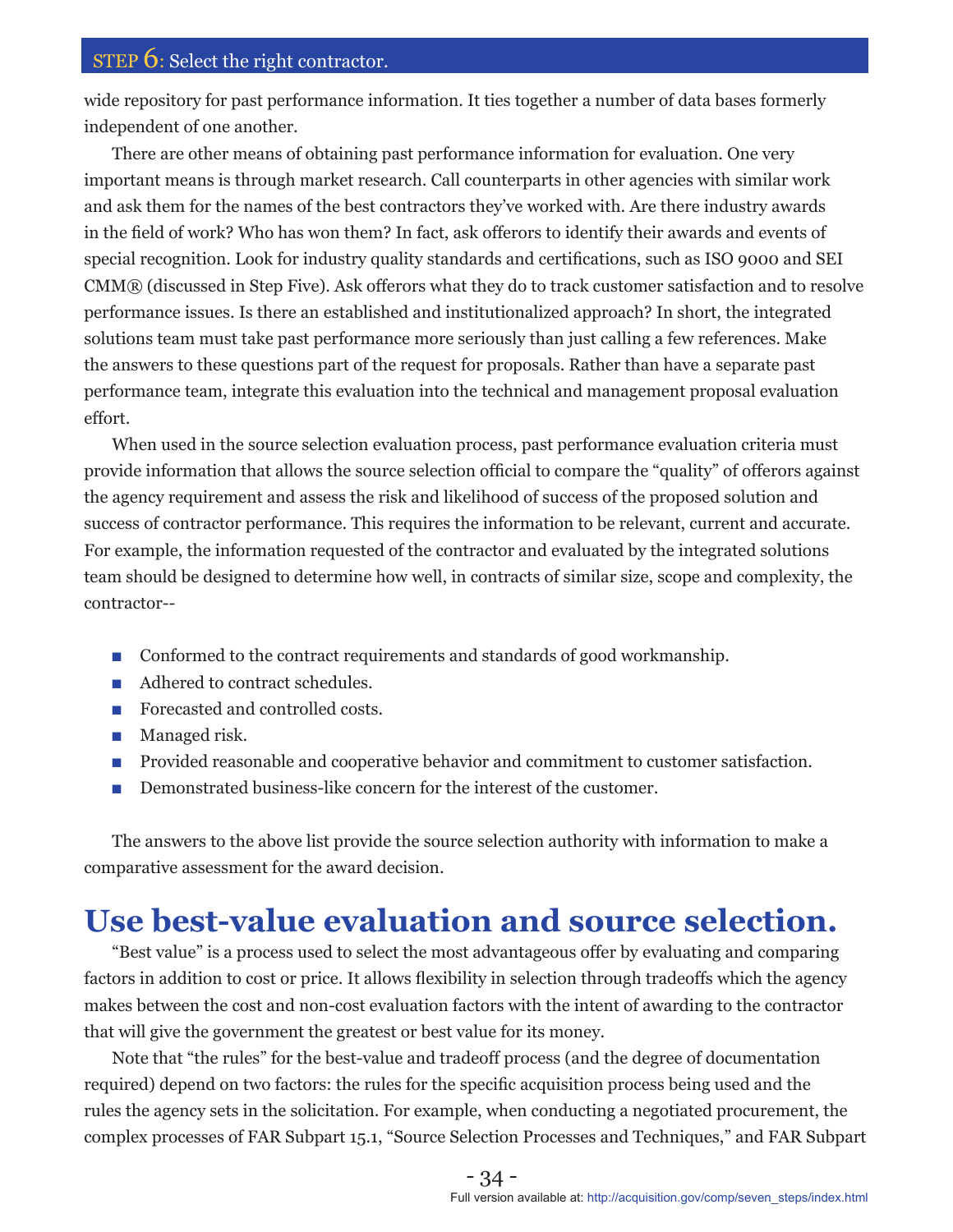#### STEP 6: Select the right contractor.

15.3, "Source Selection," apply. When using Federal Supply Schedule contracts, the simpler provisions at FAR 8.404 apply. However, if the agency writes FAR 15-type rules into a Request for Quote under Federal Supply Schedule contracts, the rules in the RFQ control.

The integrated solutions team should consider including factors such as the following in the evaluation model:

- Quality and benefits of the solution
- Quality of the performance metrics and measurement approach
- Risks associated with the solution
- Management approach and controls
- Management team (limited number of key personnel)
- Past performance (how well the contractor has performed)
- Past experience (what the contractor has done)

The General Accounting Office acknowledges broad agency discretion in selection; therefore, the integrated solution team evaluators and the source selection authority should expect to exercise good judgment. Quite simply, best-value source selection involves subjective analysis. It cannot, and should not, be reduced to a mechanical, mathematical exercise. The following, derived from GAO protest decision B-284270, reflects just how broad agency discretion is.

■ Source selection officials have broad discretion to determine the manner and extent to which they will make use of the technical and price evaluation results in negotiated procurements.

■ In deciding between competing proposals, price/technical tradeoffs may be made; the propriety of such tradeoffs turns not on the difference in technical scores or ratings per se, but on whether the source selection official's judgment concerning the significance of that difference was reasonable and adequately justified in light of the RFP evaluation scheme.

■ The discretion to determine whether the technical advantages associated with a higher-priced proposal are worth the price premium exists notwithstanding the fact that price is equal to or more important than other factors in the evaluation scheme.

■ In a best-value procurement, an agency's selection of a higher-priced, higher-rated offer should be supported by a determination that the technical superiority of the higher-priced offer warrants the additional cost involved.

# **Assess solutions for issues of conflict of interest.**

An "organizational conflict of interest" exists when a contractor is or may be unable or unwilling to provide the government with impartial or objective assistance or advice. An organizational conflict of interest may result when factors create an actual or potential conflict of interest on a current contract or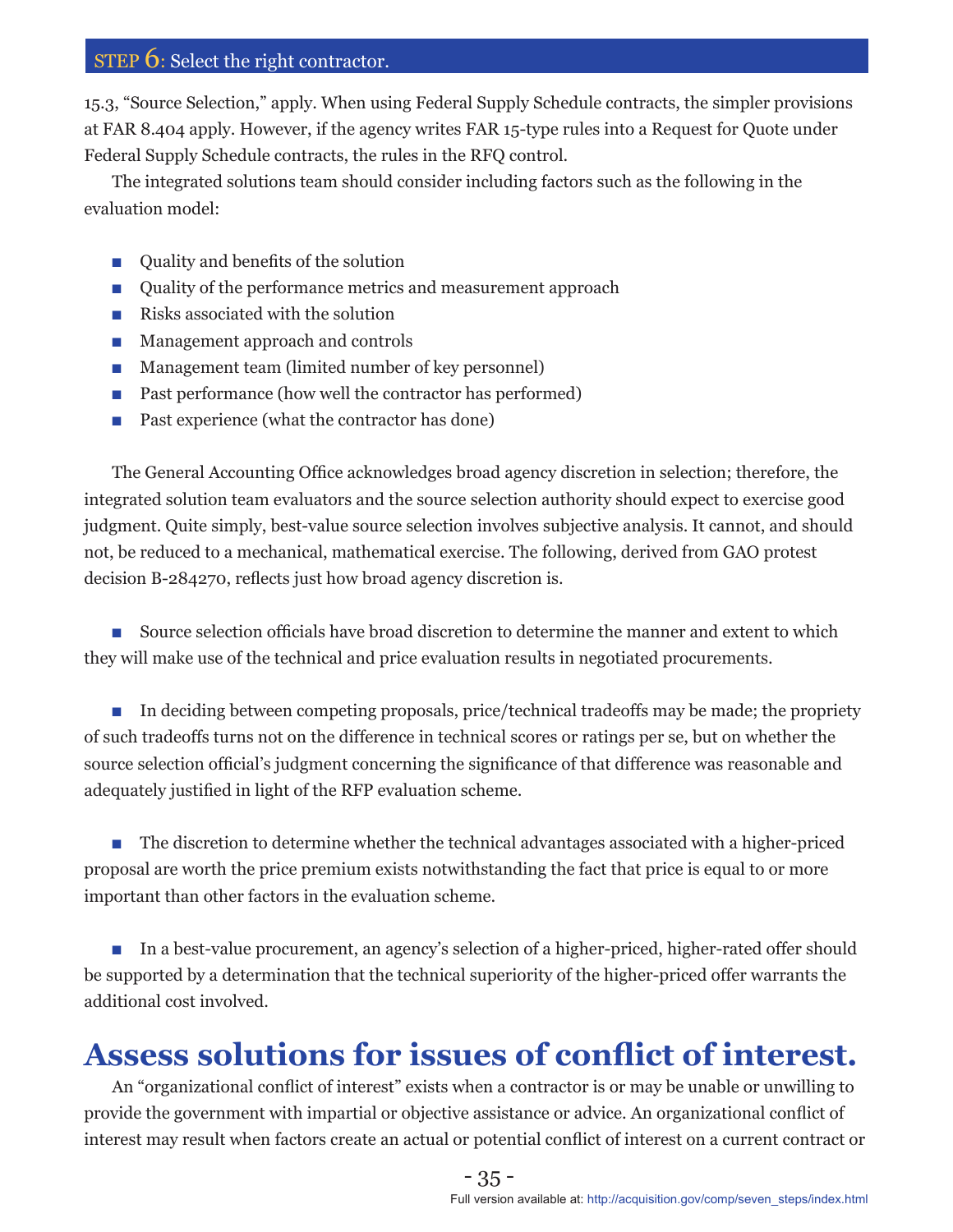a potential future procurement.

While concerns about organizational conflict of interest are important, they should be tempered by good business sense. For example, sometimes software development is done in stages. Organizational conflict of interest would suggest that the contractor that does the initial systems design work be precluded from the follow-on code development due to unfair competitive advantage. However, this would also mean that the agency is excluding from consideration the contractor with the best understanding of the requirement. In this case, perhaps the acquisition approach should be reconsidered to allow the definer of the requirements to continue with the development.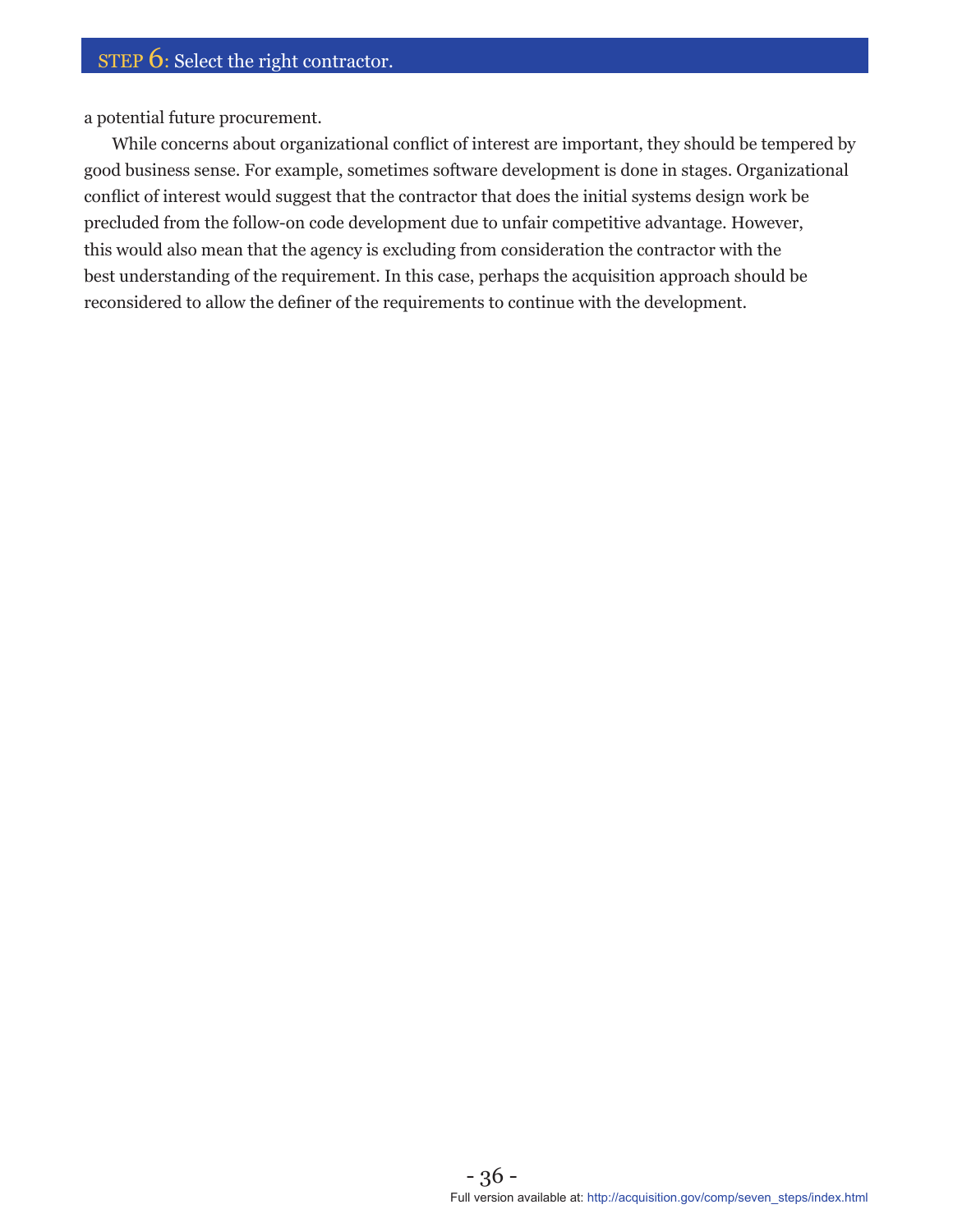**7**

# **Manage Performance.**

**T**he final step of the seven steps of performance-based acquisition is the most important. Unlike legacy processes where the contract is awarded and the team disperses, there is a growing realization that "the real work" of acquisition is in contract management. This requires that agencies allocate sufficient resources, in both the contracting or program offices, to do the job well.

This is largely a problem of resource allocation and education. Again, legacy processes are much to blame. Many contracting staff learned their job when the culture was to maintain an arm's length distance (or more) from contractors... and, by all means, limit the amount of contact the contractor has with program people. That approach won't work in today's environment and especially not in performance-based acquisition. The contractor must be part of the acquisition team itself... a reality recognized by the guiding principles of the federal acquisition system. FAR 1.102(c) provides:

*The Acquisition Team consists of all participants in Government acquisition including not only representatives of the technical, supply, and procurement communities but also the customers they serve, and the contractors who provide the products and services.*

Effective contract management is a missioncritical agency function. This goes to the heart of the need to maintain sufficient core capability in the federal government to manage its programs. If the contractor is flying blind in performance, then the agency will soon fly blind and without landing gear when the contract is over.

#### **Tasks, Features, & Best Practices: Learn More**

- Keep the team together.
- Adjust roles and responsibilities.
- Assign accountability for managing contract performance.
- Add the contractor to the team at a formal "kick-off" meeting.
- Apply the Six Disciplines of Performance-Based  $M$ anagement<sup>TM</sup>
- **Regularly review performance** in a Contract Performance Improvement Working Group.
- **Ask the right questions.**
- Report on the contractor's "past performance."

See website for Additional Information

This step, contract performance, is guided far less by law, regulation, and policy than those described in the preceding steps. To a large degree, the management of contract performance is guided by the contract's terms and conditions and is achieved with the support of the business relationships and communications established between the contractor and the integrated solutions team. It is in the best interest of all parties concerned that the contract be successful.contract be successful.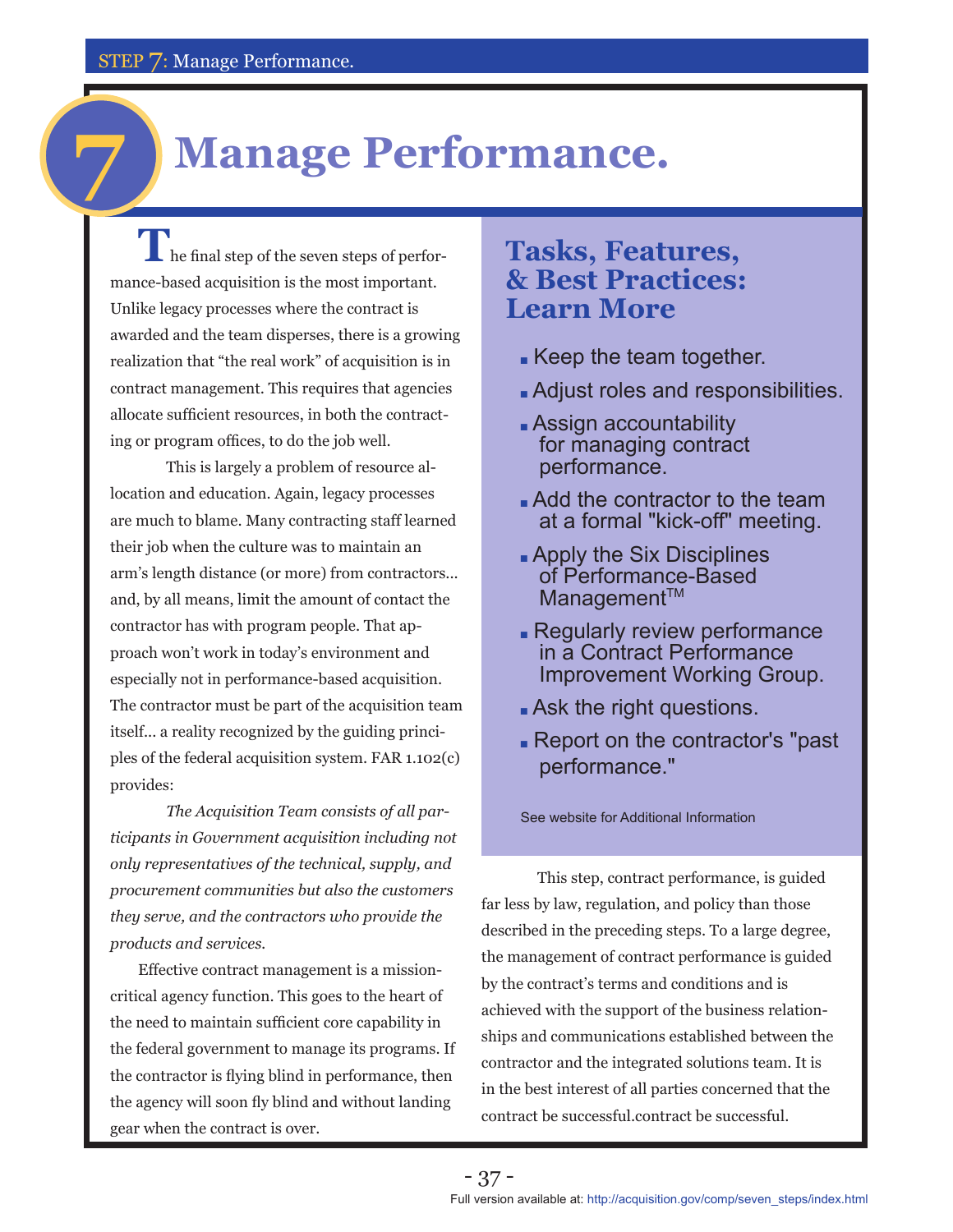#### **Keep the team together.**

To be successful in performance-based acquisition, the agency must retain at least a core of the integrated solutions team on the project for contract management. Those on the team have the most knowledge, experience, and insight into what needs to happen next and what is expected during contract performance. Contract award is not the final measure of success. Effective and efficient contract performance that delivers a solution is the goal. The team should stay together to see that end reached.

Acquisition team members are expected to collaborate with all requisite external organizations in order to provide the best possible service to the citizens. The most notable example, 20 years on the making, is the USDA's food stamp program. The federal government collaborated with state and local governments, banks, and supermarkets to move away from the paper food stamps to debit cards. This has not only helped ease the "stigma" of the food stamps but has significantly reduced fraud.

# **Adjust roles and responsibilities.**

Often the members of the acquisition team take on new roles during the contract performance phase. Typically, these responsibilities are shared between the program office and contracting office.

Given that the purpose of any acquisition (in part) is "to deliver on a timely basis the best value product or service to the customer" (as provided in FAR 1.102), meeting this objective requires the continued involvement of the program office in duties classified as contract administration as well as those more accurately described as program (or project) management.

Program management is concerned with maintaining the project's strategic focus and monitoring and measuring the contractor's performance. The integrated solutions team is ultimately responsible for ensuring that the contractor performs on time and within budget. On smaller acquisitions, the contracting officer's technical representative (COTR) may fill this role.

Contract administration involves the execution of the administrative processes and tasks necessary to see that the contractual requirements are met, by both contractor and agency. FAR Subpart 42.3 identifies the numerous but specific contract administration functions that may be delegated by the contracting office to a contract administration office, and in turn to a specific individual.

### **Assign accountability for managing contract performance.**

Just as important as keeping the team together is assigning roles and responsibilities to the parties. Contracting officers have certain responsibilities that can't be delegated or assumed by the other members of the team. These include, for example, making any commitment relating to an award of a task, modification, or contract; negotiating technical or pricing issues with the contractor; or modifying the stated terms and conditions of the contract. Some roles and responsibilities are decreed... for example, agencies are required to establish capability and training requirements for contracting officers technical representatives (COTRs).

Make sure the people assigned the most direct roles for monitoring contract performance have read and understand the contract and have the knowledge, experience, skills, and ability to perform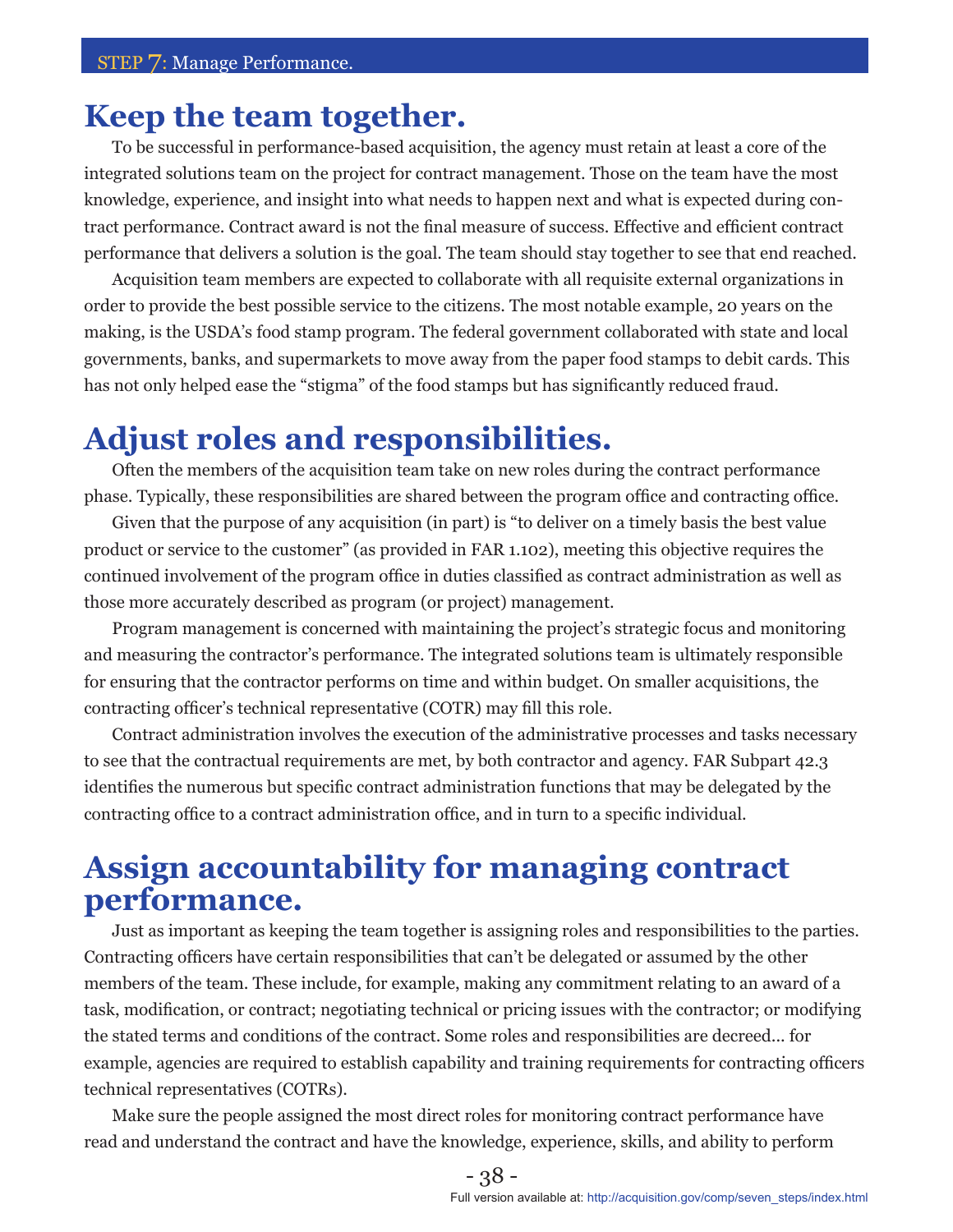their roles. In performance-based organizations, they are held accountable for the success or failure of the program they lead. They should know the program needs in depth, understand the contractor's marketplace, have familiarity with the tools the contractor is using to perform, have good interpersonal skills... and the capability to disagree constructively.

 Enhanced professionalism in contract performance management is on the horizon. In November 2003, the Services Acquisition Reform Act (SARA) was passed with a number of noteworthy provisions. As called for in SARA, a fund has been established (in FY2005) to ensure Government program managers are properly trained and certified to manage large projects. The fund is managed under the direction of the Office of Federal Procurement Policy and the Federal Acquisition Institute's Board. Certified project managers' names will appear on OMB Form 300 submissions. See www.pubklaw.com/ legis/SARA2003ssa.pdf. Information on certification programs can be found at www.pmi.org. These requirements are part of a larger effort to link budget to performance, and to improve project management in order to reduce or eliminate wasteful spending.

### **Add the contractor to the team at a formal "kick-off" meeting.**

It is often advisable -- and sometimes required by the contract -- to conduct a "kick-off meeting" or, more formally, a "post-award conference," attended by those who will be involved in contract performance. Even though a post-award conference may not be required by the contract, it is an especially good idea for performance-based contracts. This meeting can help both agency and contractor personnel achieve a clear and mutual understanding of contract requirements and further establish the foundation for good communications and a win-win relationship.

It is very important that the contractor be part of the integrated solutions team, and that agency and contractor personnel work closely together to fulfill the mission and program needs.

## **Apply the Six Disciplines of Performance-Based Management™**

Performance-based acquisition requires "a uniquely disciplined approach to managing contract performance and to program management - one that is laser focused on strategic mission outcomes and results." In short, performance-based acquisition requires performance-based management, concludes an Acquisition Solutions® Advisory, and the application of certain disciplines to the process.

"You must align your organization strategically, prepare your people, make sure everyone understands the "rules" and their roles, set up good communications processes, recognize that there will be risk to be managed, and put in place a framework for measuring performance that lets you understand where you've been, where you are, where you need to go--and why. The six disciplines are:

1. Cultural Transformation--Proactively manage the organizational and cultural changes integral to the success of the initiative;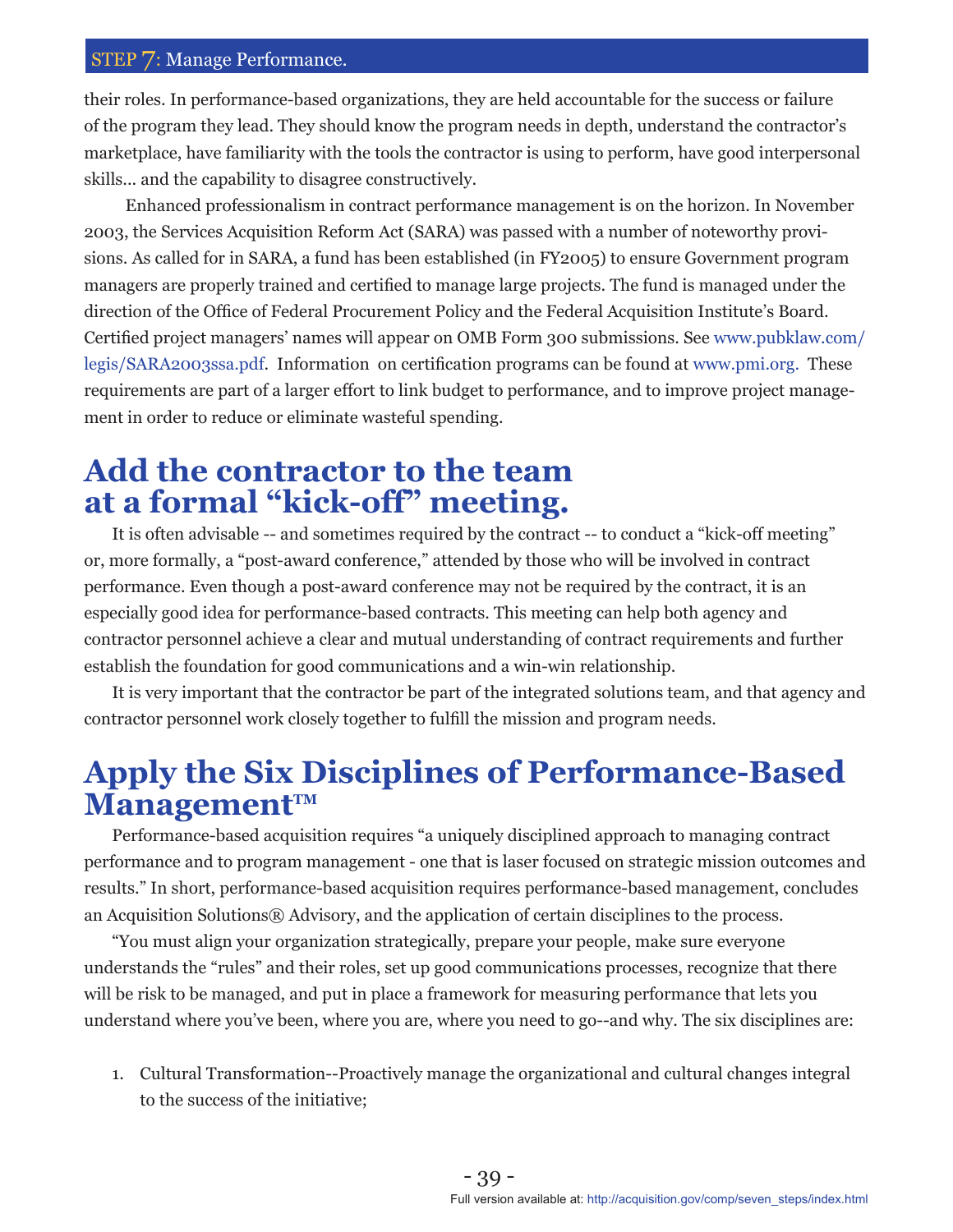- 2. Strategic Linkage--Provide a consistent vision throughout the organization, making sure the desired results reflect organizational strategic goals;
- 3. Governance--Establish roles, responsibilities, and decision-making authorities for project implementation;
- 4. Communications--Identify the content, medium, and frequency of information flow to all stakeholders;
- 5. Risk Management--Identify, assess, monitor, and manage risks; and
- 6. Performance Monitoring--Analyze and report status--cost, schedule, and performance--on a regularly scheduled basis during project execution."

Applying these disciplines to contract management helps drive "performance and results throughout an agency's culture and business operations" and enhances the achievement of mission results.

# **Regularly review performance in a Contract Performance Improvement Working Group.**

Performance reviews should take place regularly, and that means much more than the annual "past performance" reviews required by regulation. These are contract management performance reviews, not for formal reporting and rebutting, but for keeping the project on course, measuring performance levels, and making adjustments as necessary. For most contracts, monthly or bi-monthly performance reviews would be appropriate. For contracts of extreme importance or contracts in performance trouble, more frequent meetings may be required.

Measuring and managing a project to the attainment of performance goals and objectives requires the continued involvement of the acquisition team, especially the program manager. It also requires considerable involvement by the acquisition team's new members -- contractor personnel.

# **Ask the right questions.**

It is important to keep the focus of the meetings on improving performance, not evaluating people. Each meeting should start with the questions, "Are we measuring the right thing?" and "How are we doing?" It is important to continually revisit the success measures the team identified during Step Two. Other important questions are--

- Is the acquisition achieving its cost, schedule, and performance goals?
- Is the contractor meeting or exceeding the contract's performance-based requirements?
- How effective is the contractor's performance in meeting or contributing to the agency's program performance goals?
- Are there problems or issues that we can address to mitigate risk?